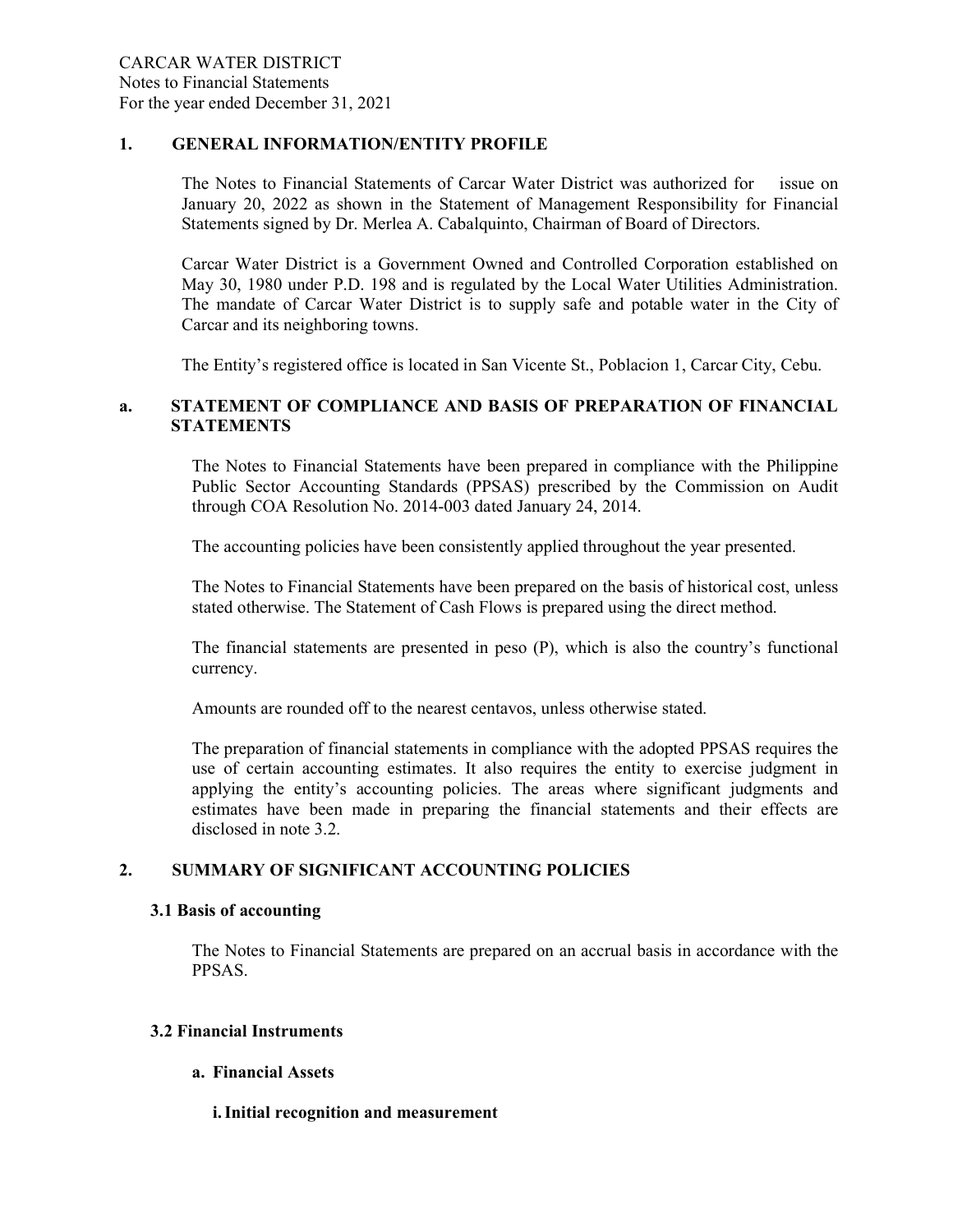Financial assets within the scope of PPSAS 29-Financial Instruments: Recognition and Measurement are classified as financial assets at fair value through surplus or deficit, held-to-maturity investments, loans and receivables or available-for-sale financial assets, as appropriate. The Carcar Water District determines the classification of its financial assets at initial recognition.

Purchases or sales of financial assets that require delivery of assets within a time frame established by regulation or convention in the marketplace (regular way trades) are recognized on the trade date, i.e., the date that the Carcar Water District commits to purchase or sell the asset.

The Carcar Water District's financial assets include: cash and cash equivalents and trade and other trade receivables.

#### ii.Subsequent Measurement

The subsequent measurement of financial assets depends on their classification.

#### 1. Receivables

Receivables are non-derivative financial assets with fixed or determinable payments that are not quoted in an active market. After initial measurement, such financial assets are subsequently measured at cost, less impairment.

#### Derecognition

The Carcar Water District derecognizes a financial asset or, where applicable, a part of a financial asset or part of Carcar Water District of similar financial assets when the probability that they will be collected becomes remote or impossible and the derecognition has been duly approved and authorized by the proper authorities.

#### ii. Impairment of Financial Assets

The Carcar Water District assesses at each reporting date whether there is objective evidence that a financial asset or a group of financial assets is impaired. A financial asset or a group of financial assets is deemed to be impaired if, and only if, there is objective evidence of impairment as a result of one or more events that has occurred after the initial recognition of the asset (an incurred "loss event") and that loss event has an impact on the estimated future cash flows of the financial asset or the group of financial assets that can be reliably estimated.

Evidence of impairment may include the following indicators:

- 1. The debtors or a group or debtors are experiencing significant financial difficulty
- 2. Default or delinquency in interest or principal payments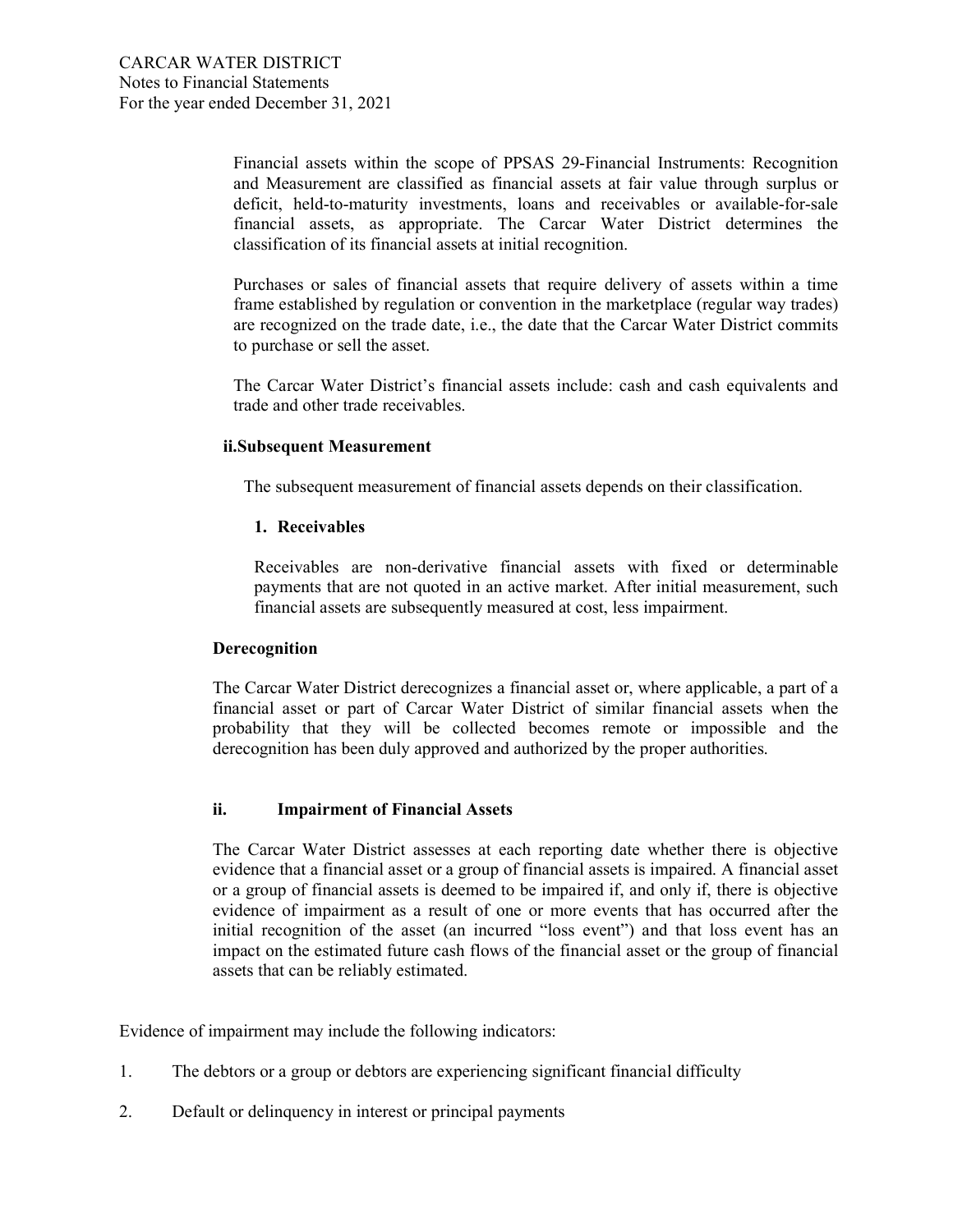3. The probability that debtors will enter bankruptcy or other financial reorganization

4. Observable data indicated a measurable decrease in estimated future cash flows (e.g. changes in arrears or economic conditions that correlate with defaults)

## b. Financial Liabilities

## i. Initial recognition and measurement

Financial liabilities within the scope of PPSAS 29 are classified as financial liabilities at fair value through surplus or deficit, or loans and borrowing, as appropriate. The entity determines the classification of its financial liabilities at initial recognition.

All financial liabilities are recognized initially at fair value and, in the case of loans and borrowings, plus directly attributable transaction costs.

The Carcar Water District's financial liabilities include trade and other payables, loans and borrowings, financial guarantee contracts.

### ii. Subsequent measurement

The measurement of financial liabilities depends on their classification.

#### Loans and borrowings

After initial recognition, interest bearing loans and borrowings are subsequently measured at amortized cost using the amortization schedule as stipulated in the loan contract.

#### iii. Derecognition

A financial liability is derecognized when the obligation under the liability expires or is discharged or cancelled.

When an existing financial liability is replaced by another from the same lender on substantially modified, such an exchange or modification is treated as a derecognition of the original liability and the recognition of a new liability, and the difference in the respective carrying amounts is recognized in surplus or deficit.

## 3.3 Cash and Cash Equivalents

Cash and cash equivalents comprise cash on hand and cash in bank, deposits on call and highly liquid investments with an original maturity of three months or less, which are readily convertible to known amounts of cash and are subject to insignificant risk of changes in value. For the purpose of the consolidated statement of cash flows, cash and cash equivalents consist of cash and short-term deposits as defined below, net of outstanding bank overdrafts.

## 3.4 Inventories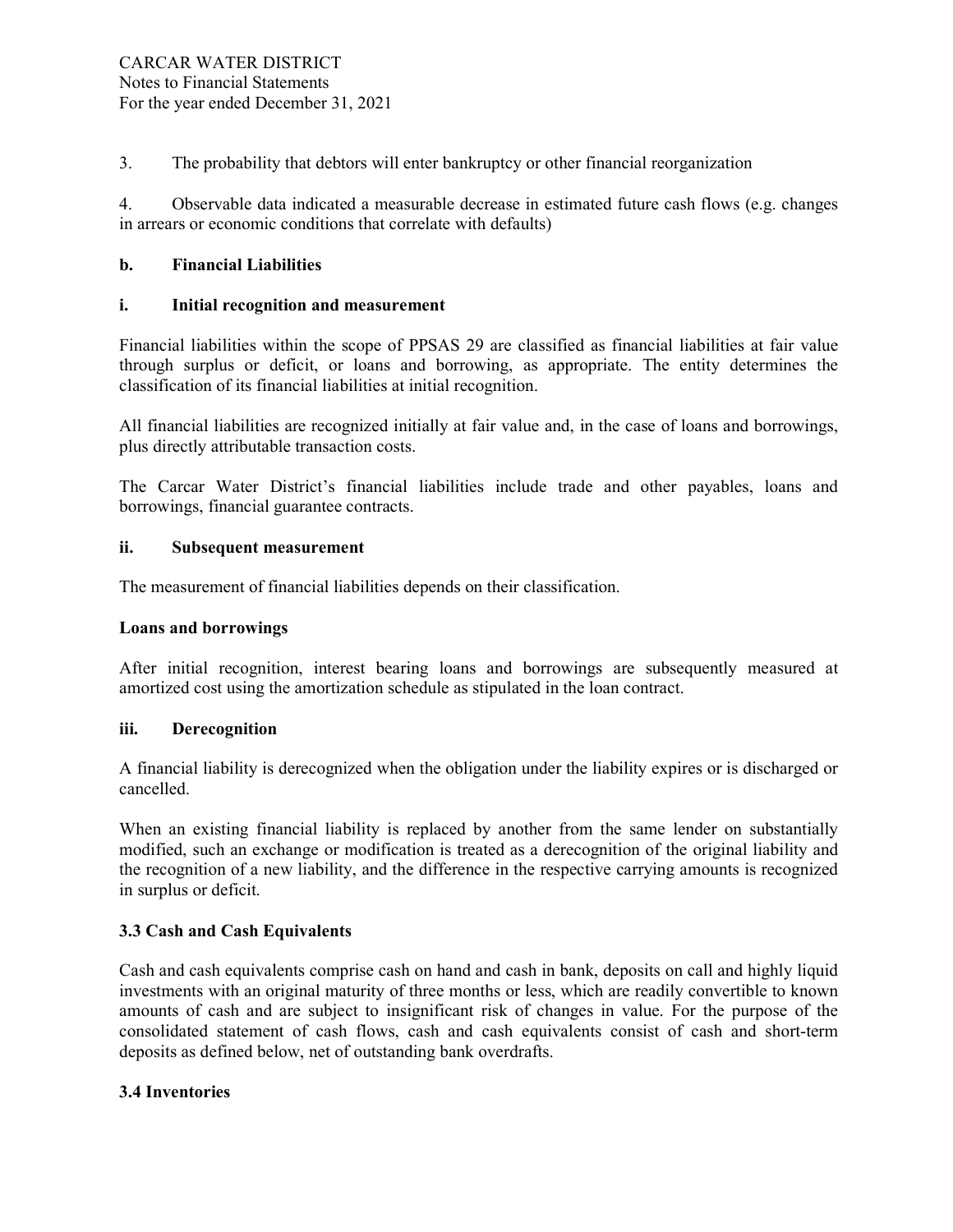Inventory is measured at cost upon initial recognition. To the extent that inventory is received through non-exchange transactions (for no cost or for a nominal cost), the cost of the inventory is its fair value at the date of acquisition. Costs incurred in bringing each product to its present location and condition are accounted for, as follows:

Materials and Supplies: purchase cost using the weighted average cost method

After initial recognition, inventory is measured at the lower of cost and net realizable value. However, to the extent that a class of inventory is distributed or deployed at no change or for a nominal charge, that class of inventory is measured at the lower of cost and current replacement cost.

Inventories are recognized as an expense when deployed for utilization or consumption in the ordinary course of operations of the Carcar Water District.

## 3.5 Property, Plant and Equipment

#### a. Recognition

An item is recognized as property, plant, and equipment (PPE) if it meets the characteristics and recognition criteria as a PPE.

The characteristics of PPE are as follows:

i. tangible items;

ii. are held for use in the production or supply of goods or services, for rental to others, or for administrative purposes; and

iii. are expected to be used during more than one reporting period.

An item of PPE is recognized as an asset if:

i. it is probable than future economic benefits or service potential associated with the item will flow to the entity;

ii. the cost or fair value of the item can be measured reliably; and

iii. the cost is at least P15,000.00.

#### b. Measurement at Recognition

An item recognized as property, plant, and equipment is measured at cost.

A PPE acquired through non-exchange transaction is measured at its fair value as at the date of acquisition.

The cost of the PPE is the cash price equivalent or, for PPE acquired through non-exchange transaction, its cost is its fair value as at recognition date.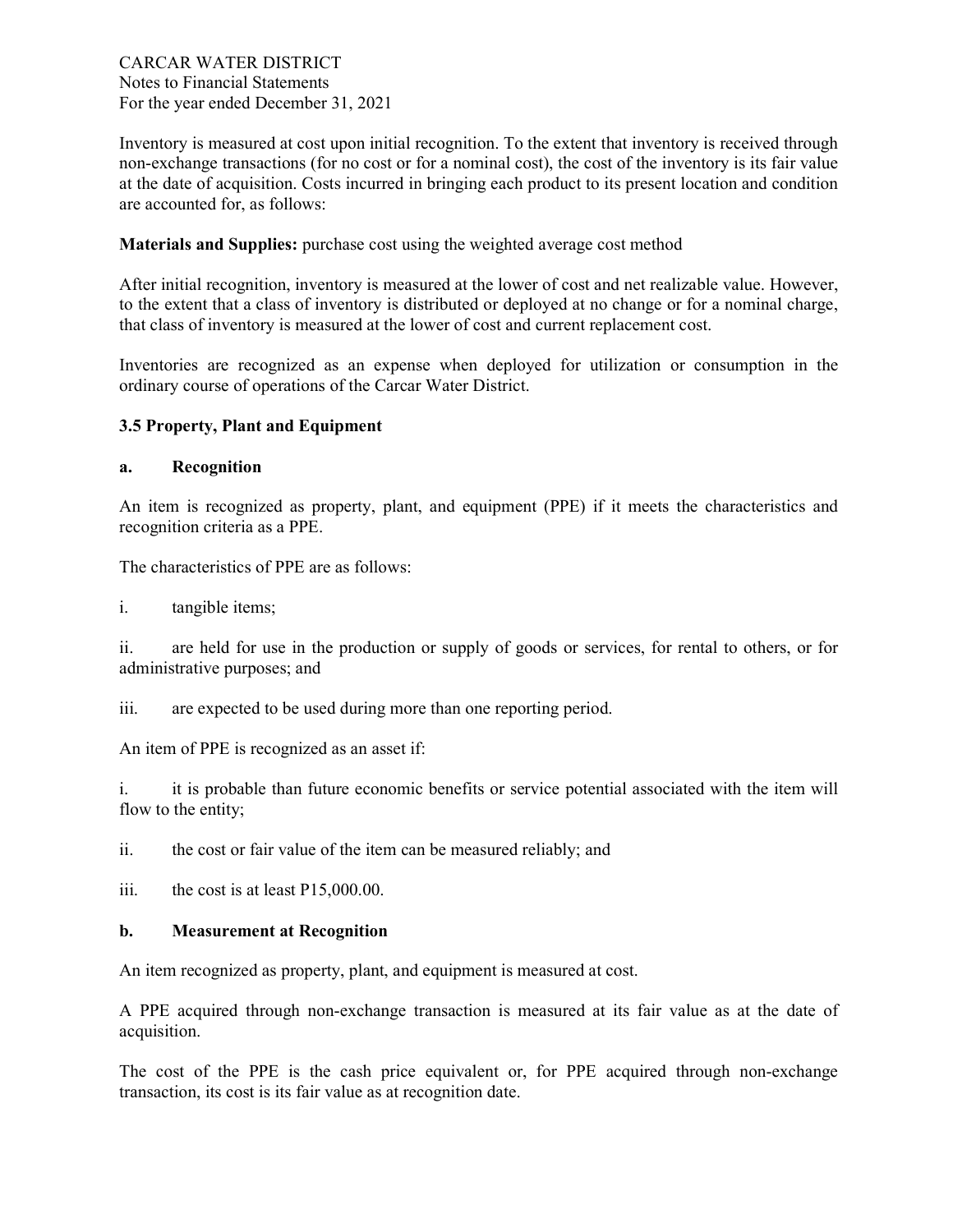Cost includes the following:

i. Its purchase price, including import duties and non-refundable purchase taxes, after deducting trade discounts and rebates;

ii. expenditure that is directly attributable to the acquisition of the items; and

iii. initial estimate of the costs of dismantling and removing the item and restoring the site on which it is located, the obligation for which an entity incurs eithers when the item is acquired, or as a consequence of having used the item during a particular period for purposes other than to produce inventories during that period.

## c. Measurement After Recognition

After recognition, all PPE are stated at cost less accumulated depreciation and impairment losses.

When significant parts of PPE are required to be replaced at intervals, the Carcar Water District recognizes such parts as individual assets with specific useful lives and depreciates them accordingly. Likewise, when a major repair/replacement is done, its cost is recognized in the carrying amount of the PPE as a replacement if the recognition criteria are satisfied.

All other repair and maintenance costs are recognized as expense in surplus or deficit as incurred.

### d. Depreciation

Each part of an item of PPE with a cost that is significant in relation to the total cost of the item is depreciated separately.

The depreciation charge for each period is recognized as expense unless it is included in the cost of another asset.

## i. Initial Recognition of Depreciation

Depreciation of an asset begins when it is available for use such as when it is in the location and condition necessary for it to be capable of operating in the manner intended by management.

For simplicity and to avoid proportionate computation, the depreciation is for one month if the PPE is available for use after the  $15<sup>th</sup>$  of the month. However, if the PPE is available for use after the  $15<sup>th</sup>$  of the month, depreciation is for the succeeding month.

## ii. Depreciation Method

The straight line method of depreciation is adopted unless another method is more appropriate for the Carcar Water District operation.

#### iii. Estimated Useful Life

The Carcar Water District uses the life span of PPE prescribed by COA in determining the specific estimated useful life for each asset based on its experience.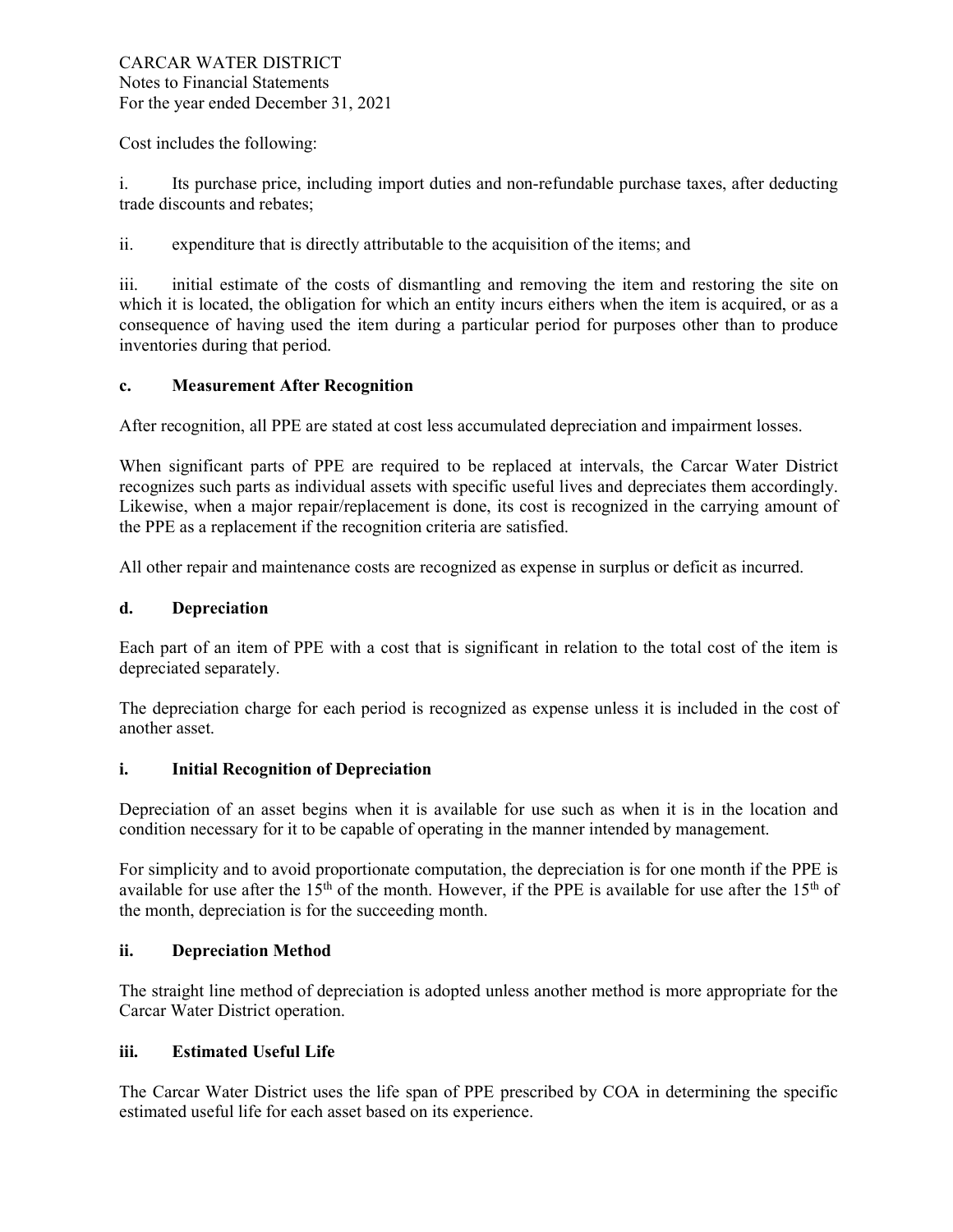#### iv. Residual Value

The Carcar Water District uses a residual value equivalent to at least five percent (5%) of the cost of the PPE.

#### e. Impairment

An asset's carrying amount is written down to its recoverable amount, or recoverable service amount, if the asset's carrying amount is greater than its estimated recoverable amount or recoverable service amount.

### f. Derecognition

The Carcar Water District derecognizes items of PPE and/or any significant part of an asset upon disposal or when no future economic benefits or service potential is expected from its continuing use. Any gain or loss arising on derecognition of the asset (calculated as the difference between the net disposal proceeds and the carrying amount of the asset) is included in the surplus or deficit when the asset is derecognized.

### 3.6 Intangible Assets

### a. Recognition and Measurement

Intangible assets are recognized when the items are identifiable non-monetary assets without physical substance; it is probable that the expected future economic benefits or service potential that are attributable to the assets will flow to the entity; and the cost or fair value of the assets can be measured reliably.

Intangible assets acquired separately are initially recognized at cost.

If payment for an intangible asset is deferred beyond normal credit terms, its cost is the cash price equivalent. The difference between this amount and the total payments is recognized as interest expense over the period of credit unless it is capitalized in accordance with the capitalization treatment permitted in PPSAS 5, Borrowing Costs.

#### Internally Generated Intangible Assets

Internally generated intangible assets, excluding capitalized development costs, PPSAS 31.49 are not capitalized and expenditure is reflected in surplus or deficit in the period PPSAS 31.55 in which the expenditure is incurred.

#### b. Recognition of an expense

Expenditure on an intangible item is recognized when it is incurred unless it forms part of the cost of an intangible asset that meets the recognition criteria of an intangible asset.

#### c. Subsequent measurement

The useful life of the intangible assets is assessed as either finite or indefinite. Intangible assets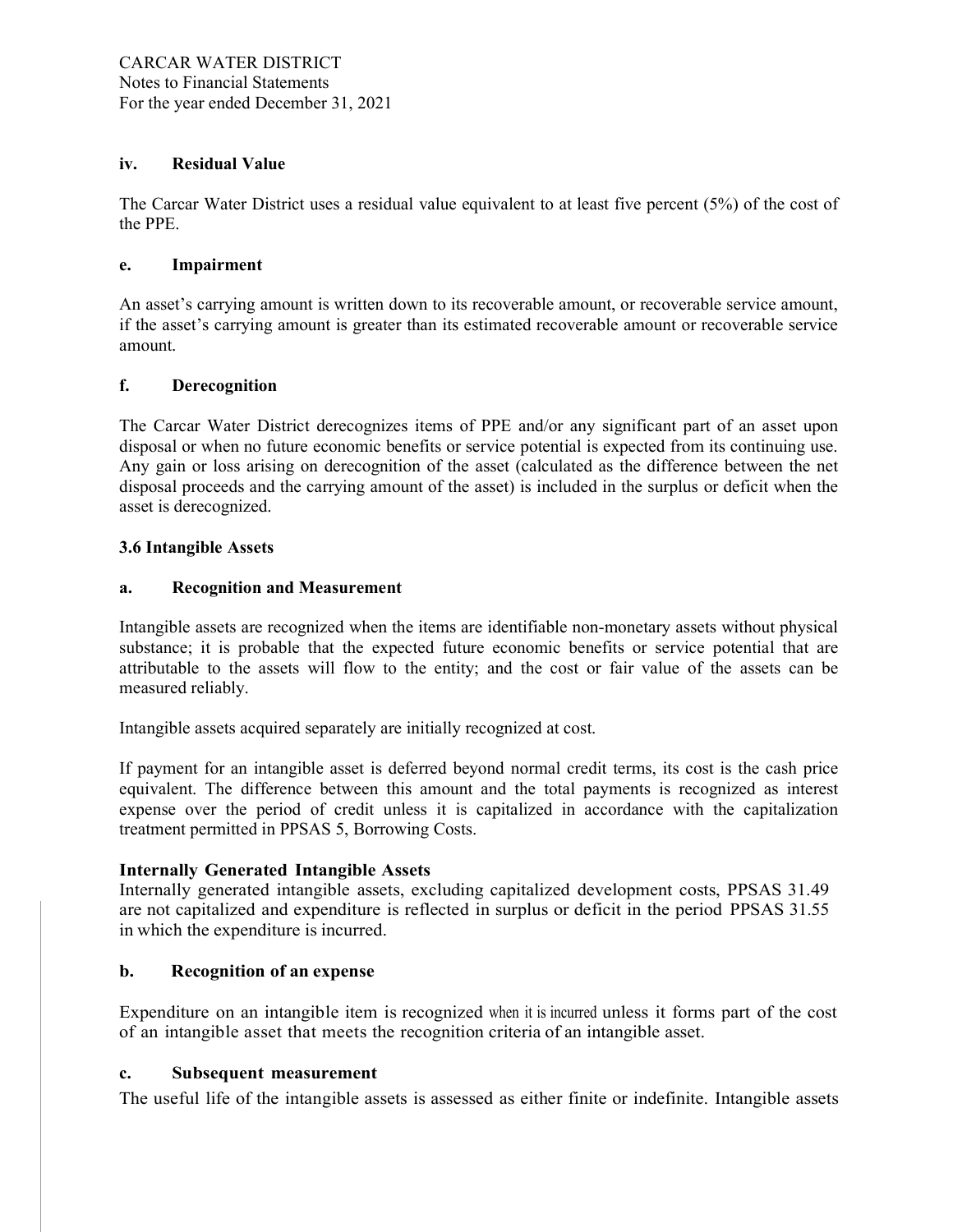CARCAR WATER DISTRICT Notes to Financial Statements For the year ended December 31, 2021

with a finite life are amortized over their useful lives.

The straight line method is adopted in the amortization of the expected pattern of consumption of the expected future economic benefits or service potential.

### 3.7 Changes in Accounting Policies and Estimates

The Carcar Water District recognizes the effects of changes in accounting policy retrospectively. The effects of changes in accounting policy are applied prospectively if retrospective application is impractical.

The Carcar Water District recognizes the effects of changes in accounting estimates prospectively through surplus or deficit.

The Carcar Water District corrects material prior period errors retrospectively in the first set of financial statements authorized for issue after their discovery by:

a. Restating the comparative amounts for prior period(s) presented in which the error occurred; or b. If the error occurred before the earliest prior period presented, restating the opening balances of assets, liabilities and net assets/equity for the earliest prior period presented.

### 3.8 Revenue from Non-Exchange Transactions

#### a. Recognition and Measurement of Assets from Non-Exchange Transactions

An inflow of resources from a non-exchange transaction, other than services-in-kind, that meets the definition of an asset are recognized as an asset if the following criteria are met:

i. It is probable that the future economic benefits or service potential associated with the asset will flow to the entity; and

ii. The fair value of the asset can be measured reliably.

An asset acquired through a non-exchange transaction is initially measured at its fair value as at the date of acquisition.

#### b. Recognition of Revenue from Non-Exchange Transactions

An inflow of resources from a non-exchange transaction recognized as an asset is recognized as revenue, except to the extent that a liability is also recognized in respect of the same inflow.

As Carcar Water District satisfies a present obligation recognized as a liability in respect of an inflow of resources from a non-exchange transaction recognized as an asset, it reduces the carrying amount of the liability recognized and recognizes an amount of revenue equal to that reduction.

#### c. Measurement of Revenue from Non-Exchange Transactions

Revenue from non-exchange transactions is measured at the amount of the increase in net assets recognized by the entity, unless a corresponding liability is recognized.

#### d. Measurement of Liabilities on Initial Recognition from Non-Exchange Transactions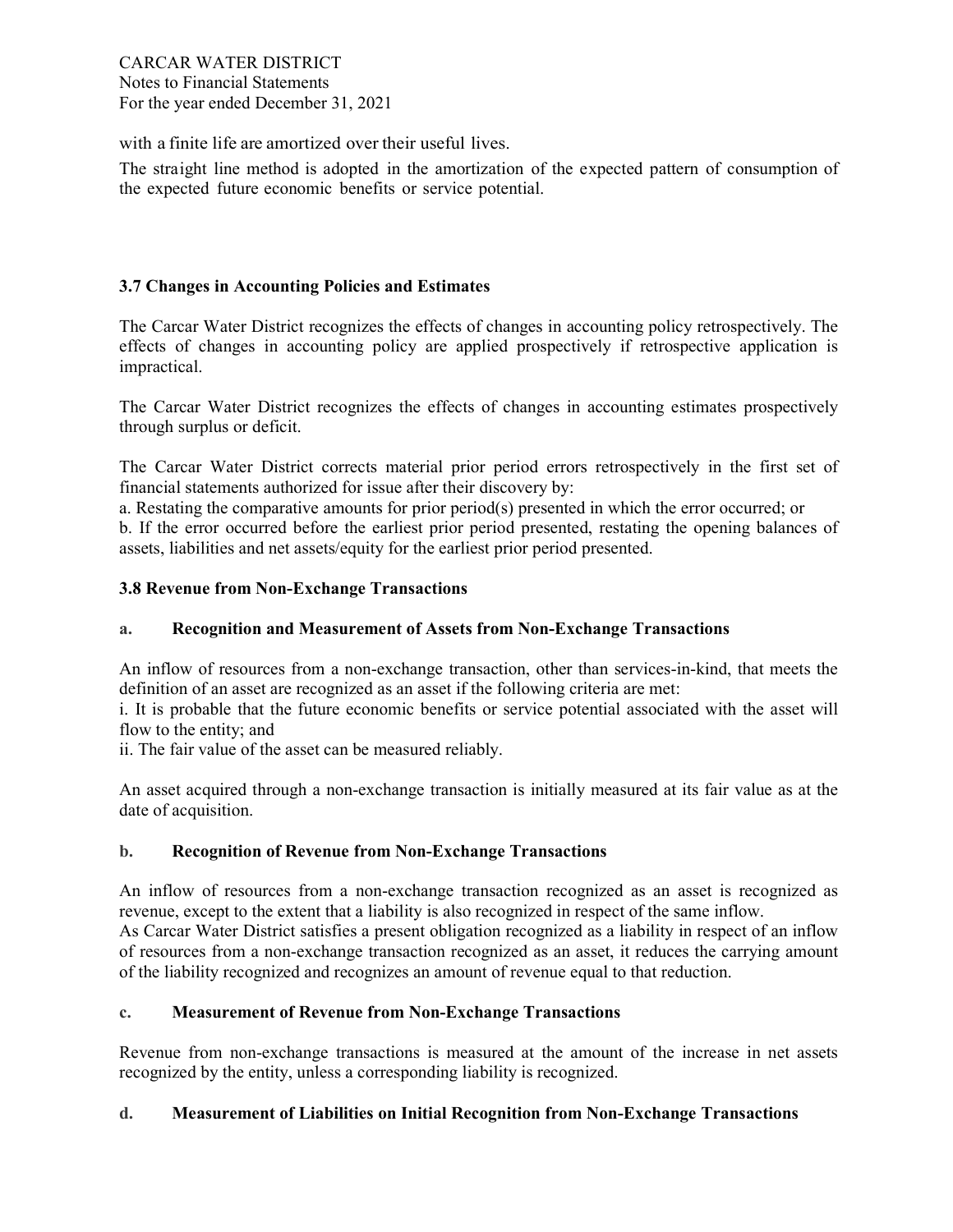The amount recognized as a liability in a non-exchange transaction is the best estimate of the amount required to settle the present obligation at the reporting date.

#### e. Taxes

Taxes and the related fines and penalties are recognized when collected or when these are measurable and legally collectible. The related refunds, including those that are measurable and legally collectible, are deducted from the recognized tax revenue.

### f. Fees and Fines Not Related to Taxes

The Carcar Water District recognizes revenue from fees and fines, except those related to taxes, when earned and the asset recognition criteria are met.

Deferred income is recognized instead of revenue if there is a related condition attached that would give rise to a liability to repay the amount.

Other non-exchange revenue is recognized when it is probable that the future economic benefits or service potential associated with the asset will flow to the entity and the fair value of the asset can be measured reliably.

#### g. Gifts and Donations

The Carcar Water District recognizes assets and revenue from gifts and when it is probable that the future economic benefits or service potential will flow to the entity and the fair value of the assets can be measured reliably.

Goods in-kind are recognized as assets when the goods are received, or there is a binding arrangement to receive the goods. If goods in-kind are received without conditions attached, revenue is recognized immediately. If conditions are attached, a liability is recognized, which is reduced and revenue recognized as the conditions are satisfied.

On initial recognition, gifts and donations including goods in-kind are measured at their fair value as at the date of acquisition, which are ascertained by reference to an active market, or by appraisal. An appraisal of the value of an asset is normally undertaken by a member of the valuation profession who holds a recognized and relevant professional qualification. For many assets, the fair values are ascertained by reference to quoted prices in an active and liquid market.

### h. Transfers

The Carcar Water District recognizes an asset in respect of transfers when the transferred resources meet the definition of an asset and satisfy the criteria for recognition as an asset, except those arising from services in-kind.

#### i. Services-in-kind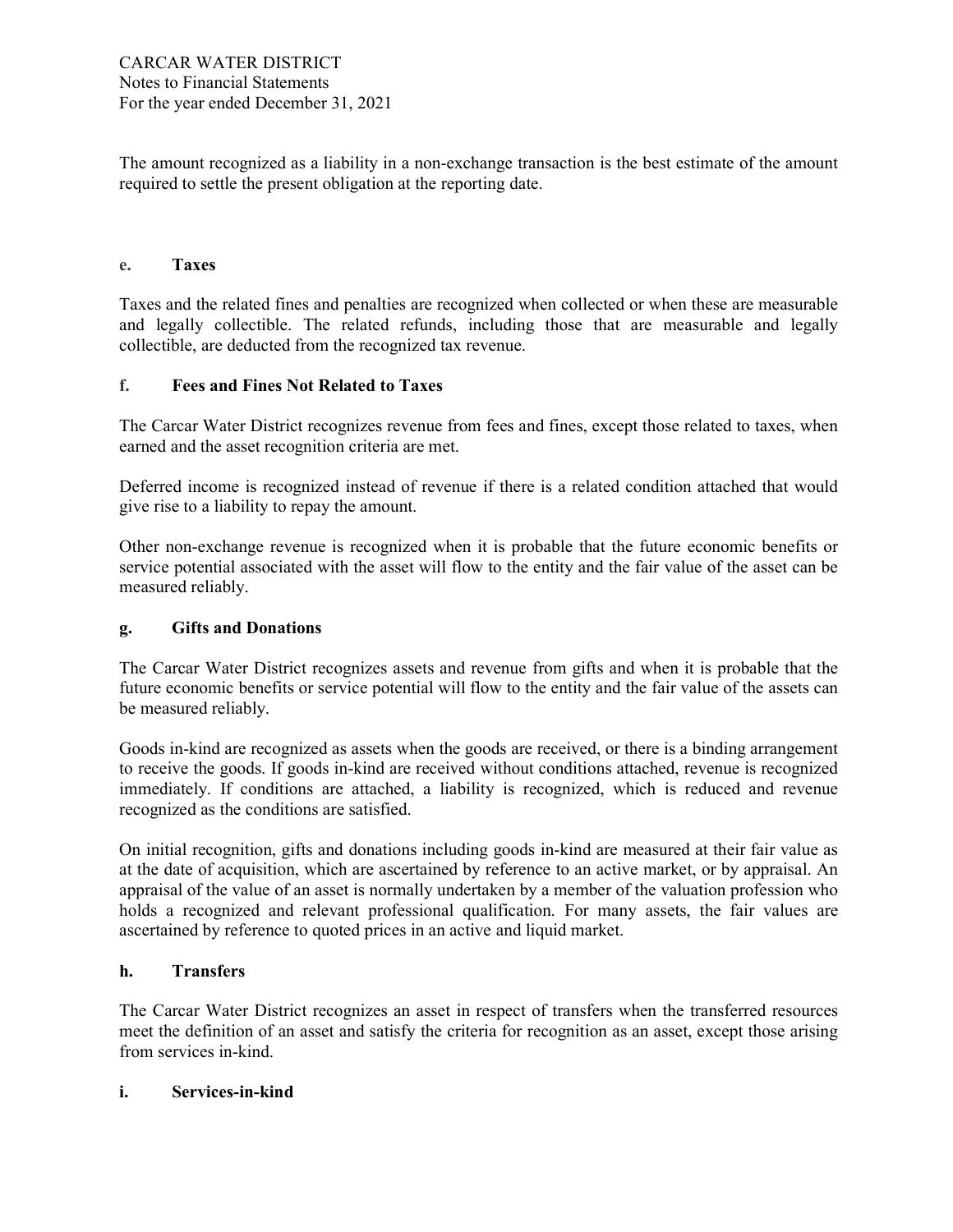Services in-kind are not recognized as asset and revenue considering the complexity of the determination of and recognition of asset and revenue and the eventual recognition of expenses.

## j. Transfers from Other Government Entities

Revenue from non-exchange transactions with other government entities and the related assets are measured at fair value and recognized on obtaining control of the asset (cash, goods, services and property) if the transfer is free from conditions and it is probable that the economic benefits or service potential related to the asset will flow to the Carcar Water District and can be measured reliably.

## 3.9 Revenue from Exchange Transactions

## a. Measurement of Revenue

Revenue is measured at the fair value of the consideration received or receivable.

### b. Rendering of Services

The Carcar Water District recognizes revenue from rendering of services by reference to the stage of completion when the outcome of the transaction can be estimated reliably. The stage of completion is measured by reference to labor hours incurred to date as a percentage of total estimated labor hours.

Where the contract outcome cannot be measured reliably, revenue is recognized only to the extent that the expenses incurred are recoverable.

#### c. Sale of Goods

Revenue from the sale of goods is recognized when the significant risks and rewards of ownership have been transferred to the buyer, usually on delivery of the goods and when the amount of revenue can be measured reliably and it is probable that the economic benefits or service potential associated with the transaction will flow to the Carcar Water District.

#### d. Interest Income

Interest income is accrued using the effective yield method. The effective yield discounts estimated future cash receipts through the expected life of the financial asset to that asset's net carrying amount. The method applies this yield to the principal outstanding to determine interest income each period.

## 3.10 Budget Information

The annual budget is prepared on a cash basis and is published in the government website.

A separate Statement of Comparison of Budget and Actual Amounts (SCBAA) is prepared since the budget and the financial statements are not prepared on comparable basis. The SCBAA is presented showing the original and final budget and the actual amounts on comparable basis to the budget. Explanatory comments are provided in the notes to the annual financial statements.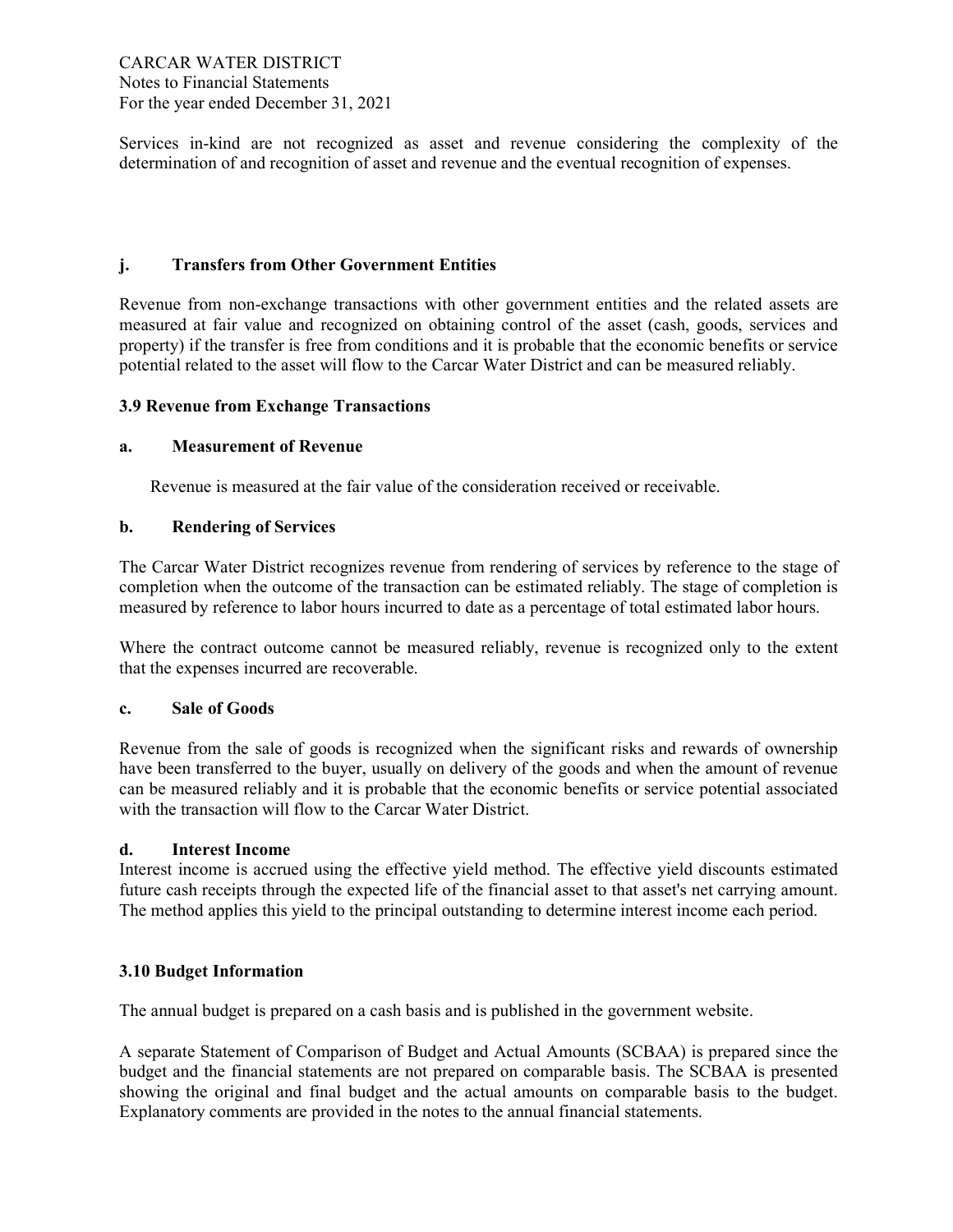## 3.11 Related Parties

The Carcar Water District regards a related party as a person or an entity with the ability to exert control individually or jointly, or to exercise significant influence over the Carcar Water District, or vice versa.

Members of key management are regarded as related parties and comprise the members of the Policymaking and Management Committee of the Carcar Water District namely: member of the Board of Directors, the General Manager, Department Manager and Division Managers.

#### 3.12 Borrowing Costs

For loans borrowed directly by Carcar Water District, the allowed alternative treatment is used.

### 3.13 Provision

Provisions are recognized when Carcar Water District has a present obligation (legal or constructive) as a result of a past event, it is probable that an outflow of resources embodying economic benefits will be required to settle the obligation and a reliable estimate can be made of the amount of the obligation. Provisions are reviewed at each reporting date and adjusted to reflect current best estimates

### 3.14 Employee Benefits

The employees of Carcar Water District are members of the Government Service Insurance System (GSIS).

## 3. CHANGES IN ACCOUNTING POLICIES

Carcar Water District adopted the following new accounting policies:

On January 1, 2017, Carcar Water District adopted the PPSASs No. 1,2,7,8,10-12, 16-21, 23,24, 26- 28,32-34, 36-41 which replaced the IAS. The new standard includes the requirement for recognition, measurement, presentation and disclosure of financial statements according to the Philippine Financial Reporting System (PFRS) and the Revised Chart of Accounts (RCA) and is effective for years beginning on January 1, 2017. This accounting change has no significant impact on Carcar Water District's financial statements.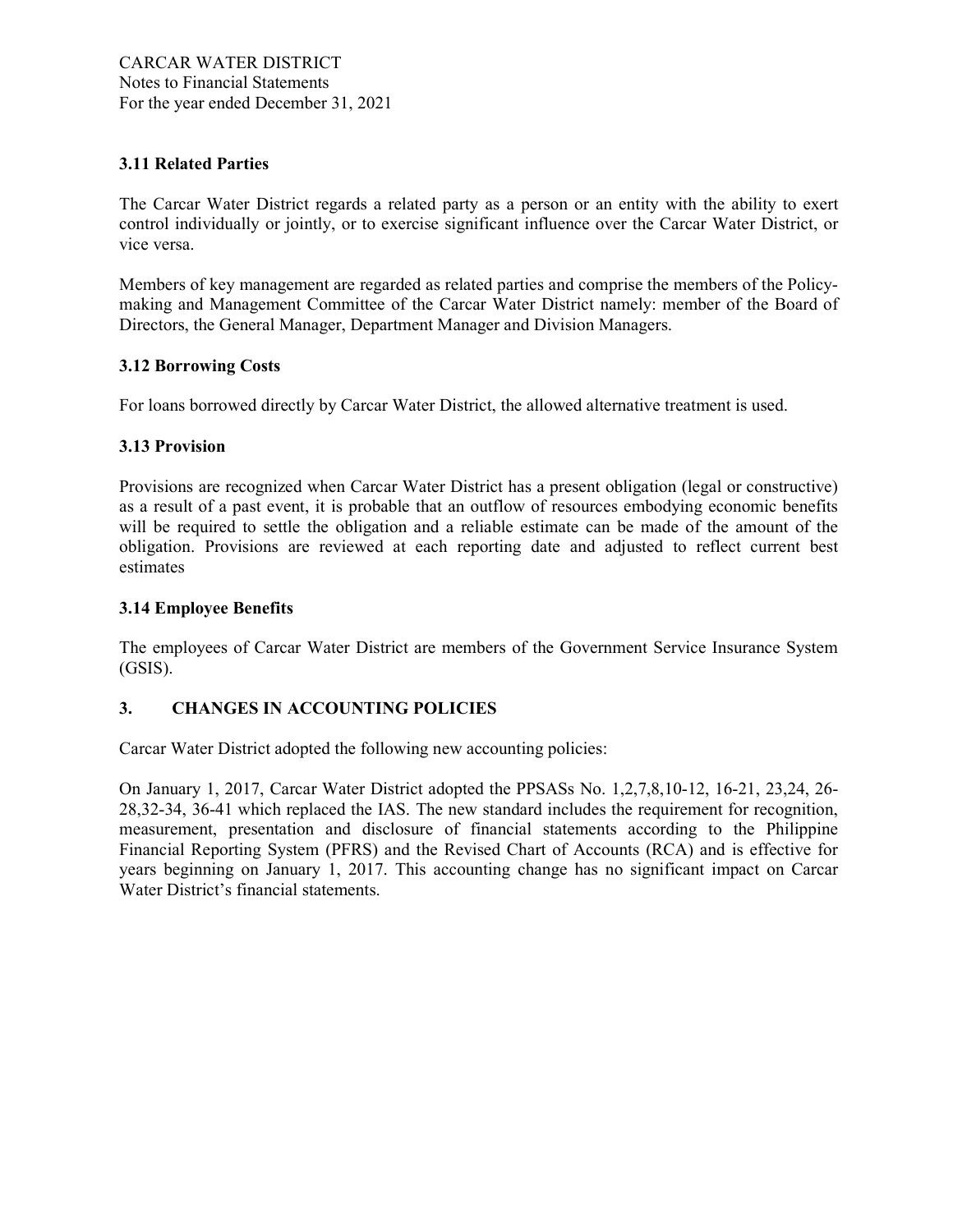## 4. PRIOR PERIOD ADJUSTMENTS

The Carcar Water District has determined the following errors which were charged as direct adjustments to prior years:

| Prior Year Expenses                                             | (222,762.42)                   |
|-----------------------------------------------------------------|--------------------------------|
| Adjustment to Payables<br>Adjustments to Prior Year receivables | (404, 619.69)<br>(905, 131.33) |
| Adjustments to Inventory accounts<br>Prior Year cash receipts   | (70, 741.45)                   |
|                                                                 | (1,603,254.89)                 |

As a result, the balance of Retained Earnings for 2021 will be decreased by  $\overline{P}$  1,603,254.89

## 5. CASH AND CASH EQUIVALENTS

| <b>Particulars</b>                                           | <b>December 31, 2021</b> | <b>December 31, 2020</b> |
|--------------------------------------------------------------|--------------------------|--------------------------|
| Cash - Collecting Officers                                   | P1,735,156.16            | P544,802.77              |
| Cash in Bank - Local Currency,<br><b>Current Account LBP</b> | 1,111,178.79             | 5,581,616.62             |
| Cash in Bank - Local Currency,<br><b>Current Account DBP</b> | 828,603.56               | 6,512,008.64             |
| Time Deposits - Local Currency, DBP                          | 2,781,830.85             | 4, 263, 791. 10          |
| Total                                                        | P6,456,769.36            | P16,902,219.13           |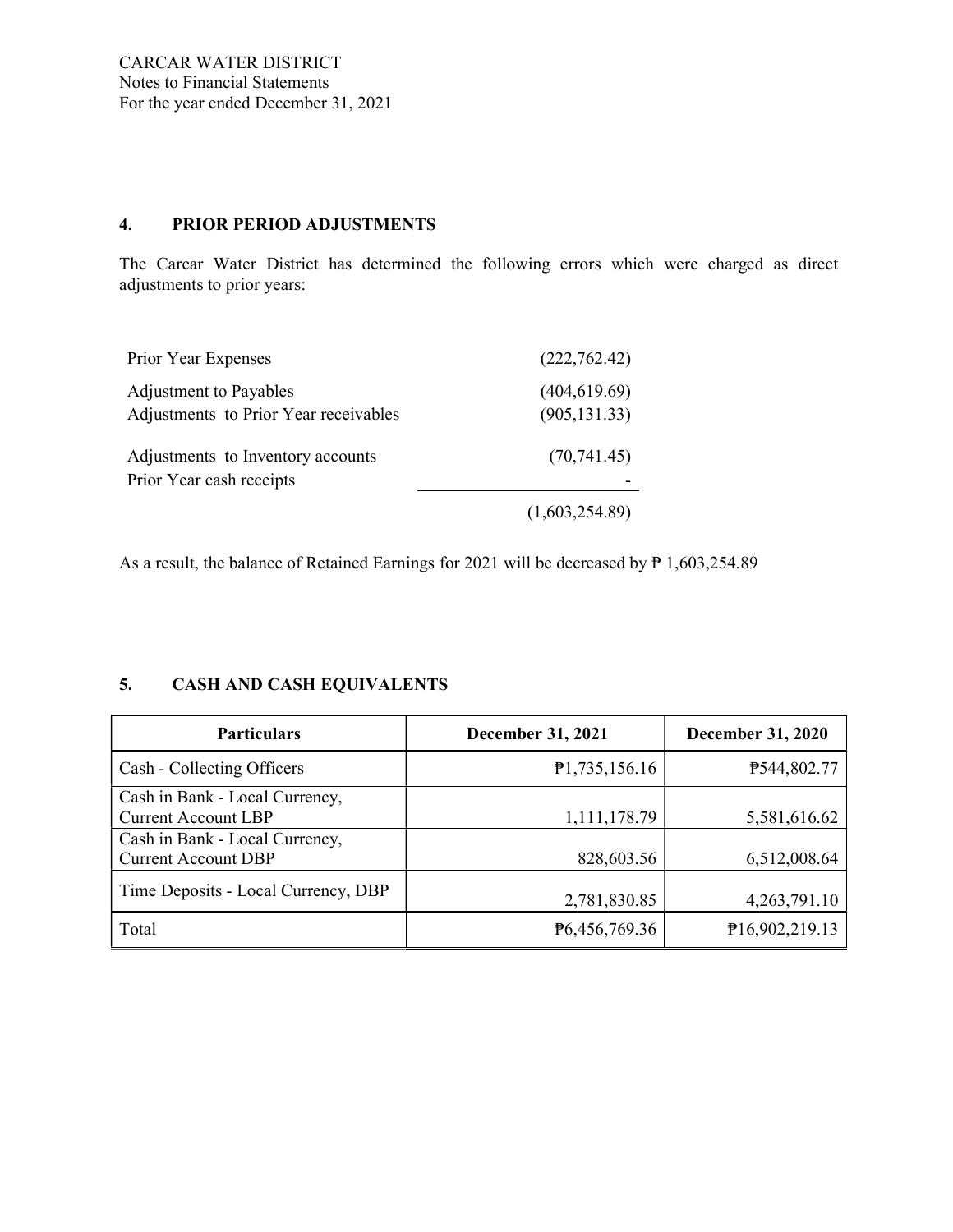## 6. RECEIVABLES

#### 6.1 Receivables

| <b>Particulars</b>           | <b>December 31, 2021</b>     |             | <b>December 31, 2020</b> |                   |  |
|------------------------------|------------------------------|-------------|--------------------------|-------------------|--|
|                              | <b>Noncurrent</b><br>Current |             | <b>Current</b>           | <b>Noncurrent</b> |  |
| Accounts Receivable -        |                              |             |                          |                   |  |
| Trade                        | P8,972,994.74                |             | P6,921,613.62            |                   |  |
| Less: Allowance for          |                              |             |                          |                   |  |
| <b>Impairment - Accounts</b> |                              |             |                          |                   |  |
| Receivable                   | 2,473,009.93                 |             | 2,451,822.50             |                   |  |
| Accounts Receivable -        |                              |             |                          |                   |  |
| <b>Unlocated Ledger</b>      |                              | 375,309.01  |                          | 375,309.01        |  |
| Accounts Receivable -        |                              |             |                          |                   |  |
| <b>Application Fees</b>      | 1,815,450.08                 |             | 680, 627. 26             |                   |  |
| Total                        | P8,315,434.89                | P375,309.01 | P5,150,418.38            | P375,309.01       |  |

## 6.2 Aging/Analysis of Receivables

## As at December 31, 2021

| Particulars                                     | Total         | $1-15$ days   | <b>Past Due</b>        |             |                           |            |                            |
|-------------------------------------------------|---------------|---------------|------------------------|-------------|---------------------------|------------|----------------------------|
|                                                 |               |               | $16 - 30$<br>$ 31-60 $ |             | $ 61-90 $                 | $ 91-120 $ | <b>Over 120</b>            |
| Accounts<br>Receivable-<br>Trade                | P8,972,994.74 | P3,261,386.05 | P1,858,509.07          | P735,826.70 | P <sub>168</sub> , 165.77 | P75,949.15 | P <sub>2</sub> ,873,158.00 |
| Accounts<br>Receivable<br>– Unlocated<br>Ledger | 375,309.01    |               |                        |             |                           |            | P375,309.01                |
| Total                                           | P9,348,303.75 | P3,261,386.05 | P1,858,509.07          | P735,826.70 | P <sub>168</sub> , 165.77 | P75,949.15 | P3,248,467.01              |

## 6.3 Inter-Agency Receivables

| <b>Particulars</b>              | December 31, 2021   December 31, 2020 |             |
|---------------------------------|---------------------------------------|-------------|
| Due from Local Government Units | P150,000.00                           | P150,000.00 |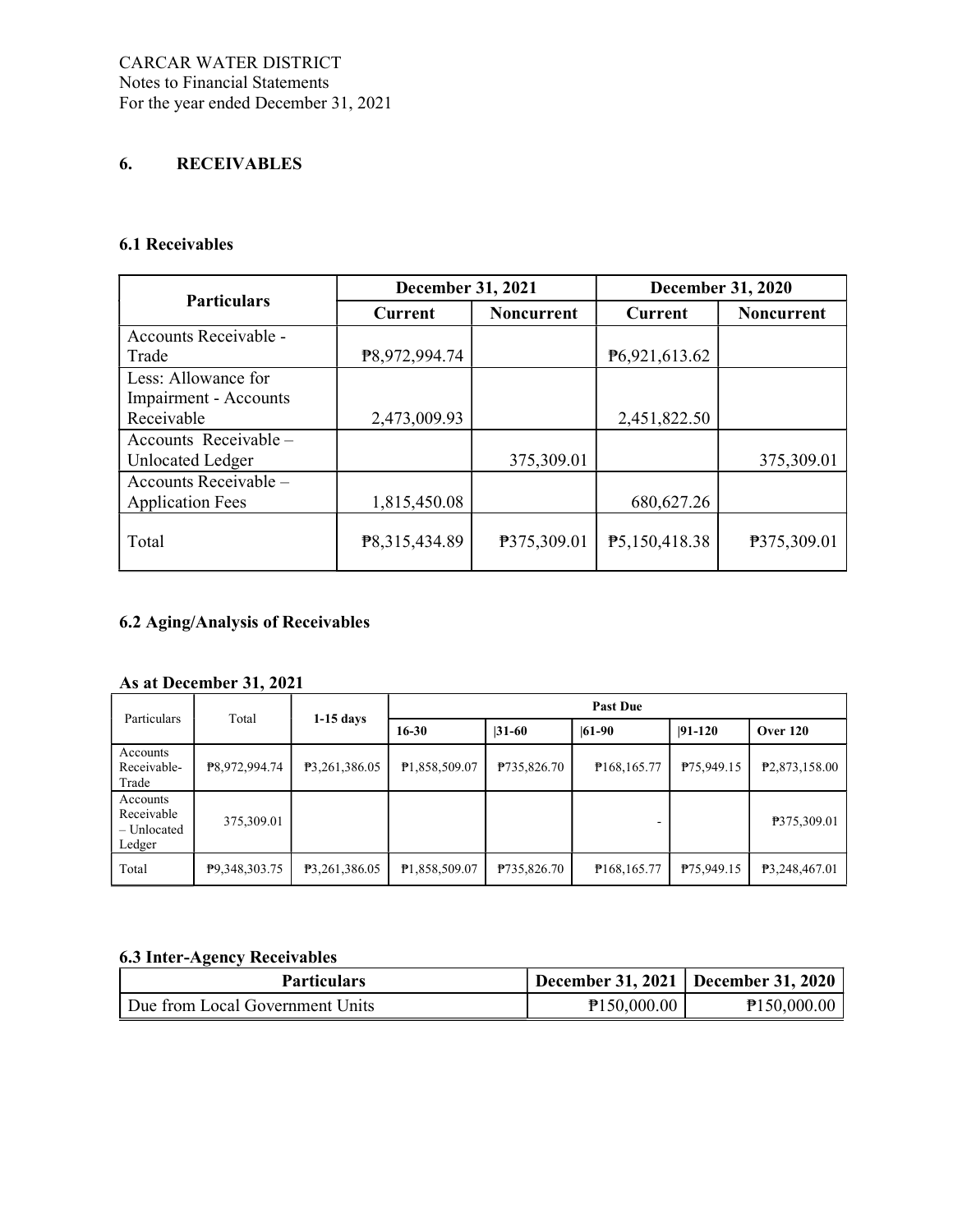## 6.4 Other Receivables

| <b>Particulars</b>                   | <b>December 31, 2021</b>     | <b>December 31, 2020</b>   |
|--------------------------------------|------------------------------|----------------------------|
| Receivables - Disallowances/ Charges | P23,219.15                   | P23,219.15                 |
| Due from Officers and Employees      | 64,980.43                    | 64,281.59                  |
| <b>Other Receivables</b>             | 2,426,549.27                 | 2,729,897.18               |
| Total                                | P <sub>2</sub> , 514, 748.85 | P <sub>2</sub> ,817,397.92 |

## 7. INVENTORIES

|                                               | <b>December 31, 2021</b>                                                   |                                                                        | December 31, 2020                                                          |                                                                                   |
|-----------------------------------------------|----------------------------------------------------------------------------|------------------------------------------------------------------------|----------------------------------------------------------------------------|-----------------------------------------------------------------------------------|
| <b>Particulars</b>                            | Inventories<br>carried at the<br>lower cost and<br>net realizable<br>value | Inventori<br>es<br>carried<br>at fair<br>value<br>less cost<br>to sell | Inventories<br>carried at the<br>lower cost and<br>net realizable<br>value | Inventor<br><sub>1es</sub><br>carried<br>at fair<br>value<br>less cost<br>to sell |
| Inventory Held for Consumption:               |                                                                            |                                                                        |                                                                            |                                                                                   |
| Carrying Amount, January 1                    | P9,177,229.85                                                              |                                                                        | P7,562,508.72                                                              |                                                                                   |
| Additions/Acquisitions during the year        | 24, 167, 450.98                                                            |                                                                        | 24,491,336.72                                                              |                                                                                   |
| Expensed during the year except write<br>down | 26, 542, 752. 16                                                           |                                                                        | 22,876,615.59                                                              |                                                                                   |
| Write down during the year                    |                                                                            |                                                                        |                                                                            |                                                                                   |
| Reversal of Write down during the year        |                                                                            |                                                                        |                                                                            |                                                                                   |
| Carrying Amount, December 31                  | P6,801,928.67                                                              |                                                                        | P9,177,229.85                                                              |                                                                                   |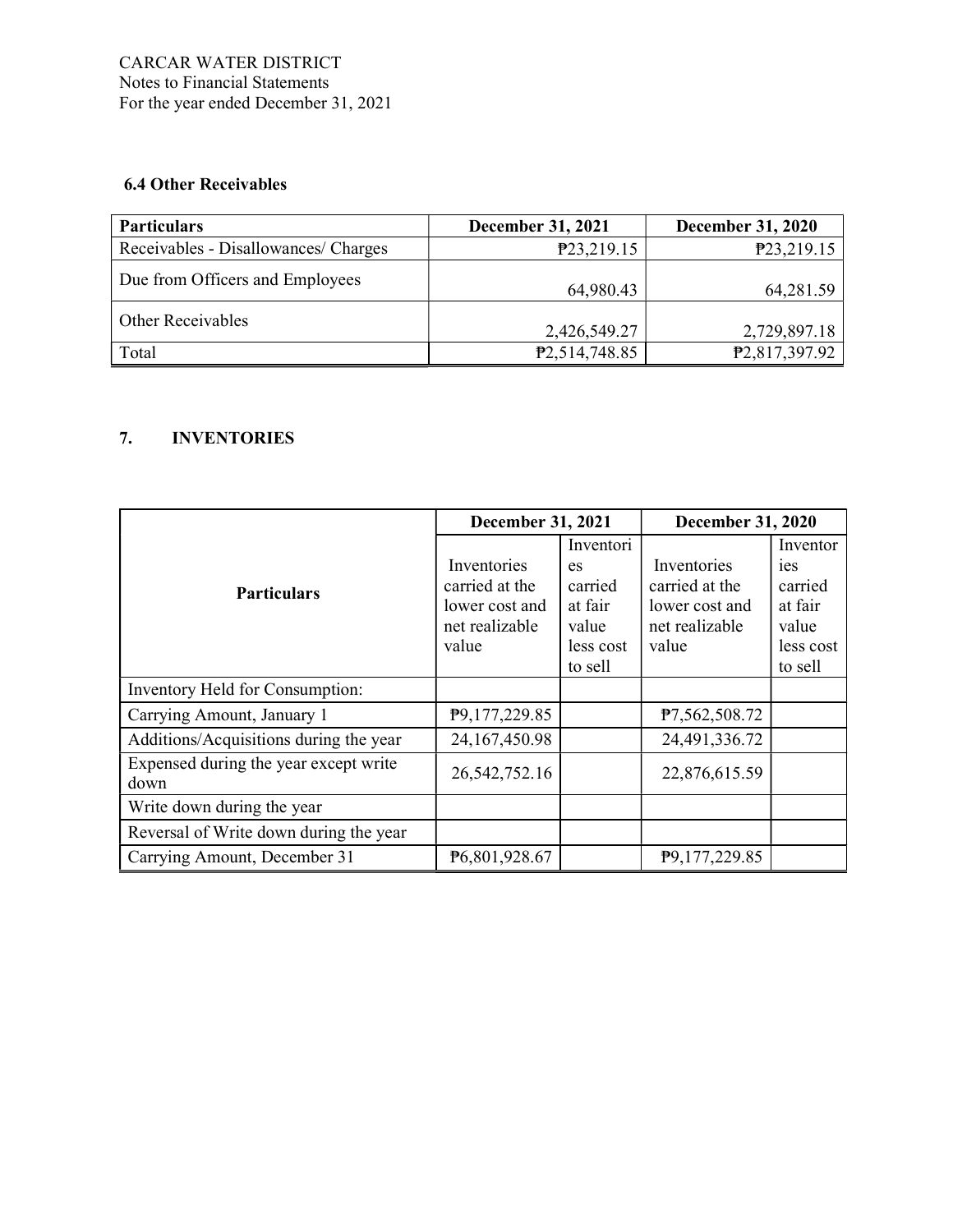## CARCAR WATER DISTRICT Notes to Financial Statements For the year ended December 31, 2021

## 8. PROPERTY, PLANT AND EQUIPMENT

|                                               | Land         | Infrastructure<br><b>Assets</b> | <b>Buildings and</b><br><b>Structures</b> | <b>Machineries and</b><br>Equipment | <b>Transportation</b><br>Equipment | Furniture &<br><b>Fixtures</b> | <b>Construction in</b><br><b>Progress</b> | Total             |
|-----------------------------------------------|--------------|---------------------------------|-------------------------------------------|-------------------------------------|------------------------------------|--------------------------------|-------------------------------------------|-------------------|
| As at December 31, 2021                       |              |                                 |                                           |                                     |                                    |                                |                                           |                   |
| <b>Carrying Amount, Jan</b><br>1,2021         | 3,511,605.84 | 90,472,753.31                   | 40,093,306.39                             | 15,252,016.48                       | 4,174,019.95                       | 945,659.08                     | 20,458,010.66                             | 174,907,371.71    |
| Additions / Acquisitions                      |              | 10,616,482.81                   | 7,807,435.29                              | 6,045,266.62                        |                                    | 924,692.83                     | 59,614.13                                 | 25,453,491.68     |
| Total                                         | 3,511,605.84 | 101,089,236.12                  | 47,900,741.68                             | 21,297,283.10                       | 4,174,019.95                       | 1,870,351.91                   | 20,517,624.79                             | 200, 360, 863. 39 |
| Disposals/Reclassification                    |              | 142,522.45                      |                                           | 602,391.00                          | 8,678.08                           | 7,079.70                       |                                           | 760,671.23        |
| Depreciation                                  |              | 4,106,335.58                    | 4,254,008.65                              | 3,108,851.56                        | 568,520.28                         | 296,221.85                     |                                           | 12,333,937.92     |
| <b>Impairment Loss</b>                        |              | 8,813.46                        |                                           | 88,863.72                           | 52,899.79                          | 4,704.80                       |                                           | 137,654.85        |
| <b>Carrying Amount.,</b><br>December 31, 2021 | 3,511,605.84 | 96,831,564.63                   | 43,646,733.03                             | 17,674,904.26                       | 3,649,721.38                       | 1,571,755.16                   | 20,517,624.79                             | 187,403,909.09    |
|                                               |              |                                 |                                           |                                     |                                    |                                |                                           |                   |
| Gross Cost                                    | 3,511,605.84 | 163,043,410.58                  | 57, 348, 129. 79                          | 31,473,211.39                       | 7,746,346.79                       | 3,074,332.33                   | 20,517,624.79                             | 286,714,661.51    |
| Accumulated<br>Depreciation                   |              | 66,095,141.02                   | 13,701,396.76                             | 13,616,414.27                       | 4,085,596.56                       | 1,494,457.86                   |                                           | 98,993,006.47     |
| Accumulated Impairment<br>Loss                |              | 116,704.93                      |                                           | 181,892.86                          | 11,028.85                          | 8,119.31                       |                                           | 317,745.95        |
| <b>Net Book Value</b>                         | 3,511,605.84 | 96,831,564.63                   | 43,646,733.03                             | 17,674,904.26                       | 3,649,721.38                       | 1,571,755.16                   | 20,517,624.79                             | 187,403,909.09    |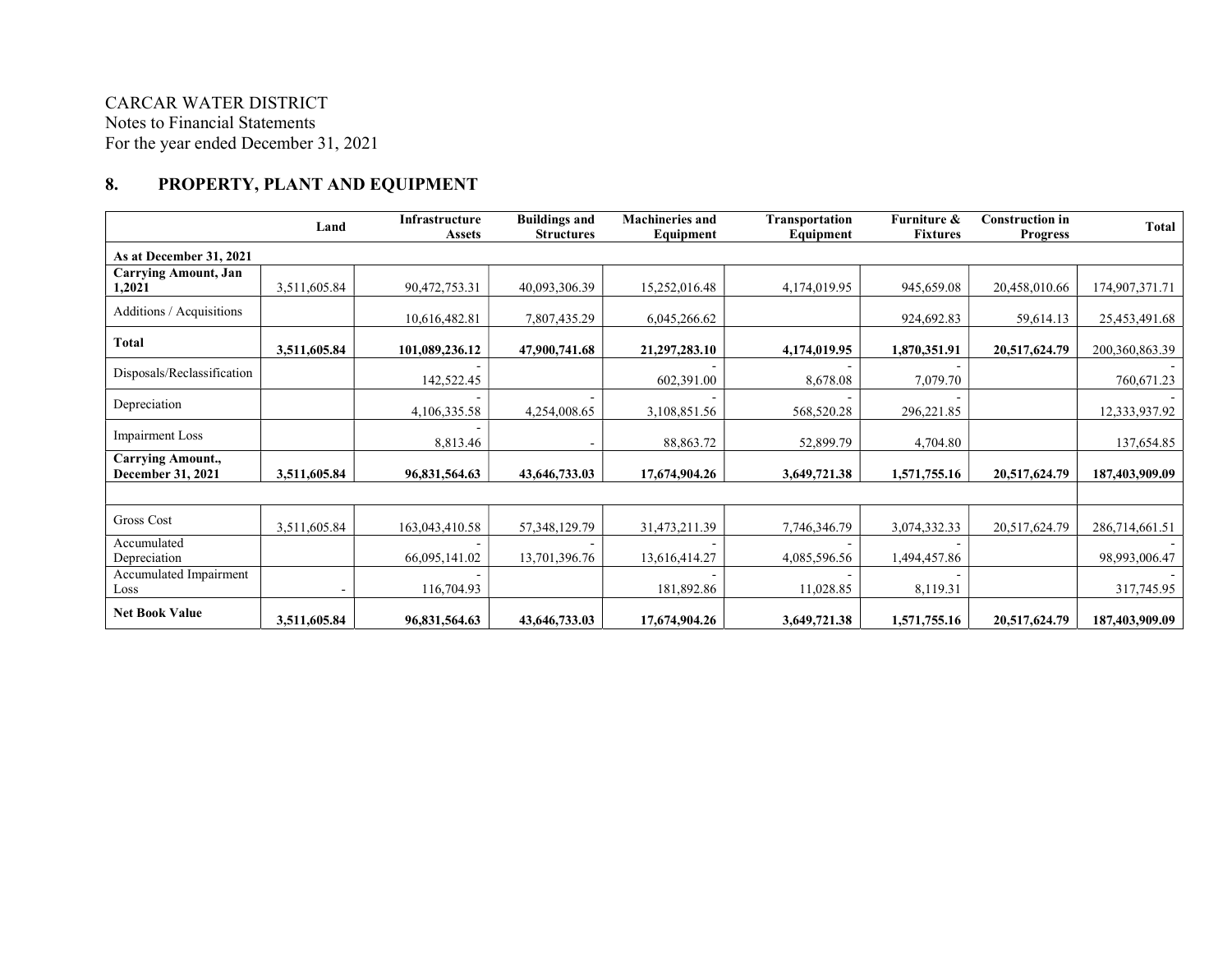# CARCAR WATER DISTRICT

Notes to Financial Statements

For the year ended December 31, 2021

|                                        | Land         | Infrastructure<br><b>Assets</b> | <b>Buildings and</b><br><b>Structures</b> | <b>Machineries and</b><br>Equipment | Transportation<br>Equipment | Furniture &<br><b>Fixtures</b> | <b>Construction in</b><br><b>Progress</b> | <b>Total</b>     |
|----------------------------------------|--------------|---------------------------------|-------------------------------------------|-------------------------------------|-----------------------------|--------------------------------|-------------------------------------------|------------------|
| As at December 31, 2020                |              |                                 |                                           |                                     |                             |                                |                                           |                  |
| <b>Carrying Amount, Jan</b><br>1,2020  | 3,511,605.84 | 84,400,291.20                   | 10,477,577.01                             | 10,105,442.38                       | 4,391,954.18                | 784,461.48                     | 50,097,521.89                             | 163,768,853.98   |
| Additions / Acquisitions               |              | 10,038,543.50                   | 34,094,515.41                             | 7,781,589.86                        | 499,000.00                  | 416,756.19                     | 17,061,430.66                             | 69,891,835.62    |
| Total                                  | 3,511,605.84 | 94,438,834.70                   | 44,572,092.42                             | 17,887,032.24                       | 4,890,954.18                | 1,201,217.67                   | 67,158,952.55                             | 233,660,689.60   |
| Disposals/Reclassification             |              |                                 | $-1,390,528.48$                           | $-19,642.44$                        |                             | $-1,735.00$                    | $-46,700,941.89$                          | $-48,112,847.81$ |
| Depreciation                           |              | $-3,858,189.92$                 | $-3,088,257.55$                           | $-2,344,616.74$                     | $-653,005.59$               | $-240,999.48$                  |                                           | $-10,185,069.28$ |
| <b>Impairment Loss</b>                 |              | $-107,891.47$                   |                                           | $-270,756.58$                       | $-63,928.64$                | $-12,824.11$                   |                                           | $-455,400.80$    |
| Carrying Amount.,<br>December 31, 2020 | 3,511,605.84 | 90,472,753.31                   | 40,093,306.39                             | 15,252,016.48                       | 4,174,019.95                | 945,659.08                     | 20,458,010.66                             | 174,907,371.71   |
|                                        |              |                                 |                                           |                                     |                             |                                |                                           | 0.00             |
| Gross Cost                             | 3,511,605.84 | 152,467,199.59                  | 49,540,694.50                             | 25,916,653.77                       | 7,746,346.79                | 2,149,639.50                   | 20,458,010.66                             | 261,790,150.65   |
| <b>Accumulated Depreciation</b>        |              | $-61,886,554.81$                | $-9,447,388.11$                           | $-10,393,880.71$                    | $-3,508,398.20$             | $-1,191,156.31$                |                                           | $-86,427,378.14$ |
| Accumulated Impairment<br>Loss         | 0.00         | $-107,891.47$                   | 0.00                                      | $-270,756.58$                       | $-63,928.64$                | $-12,824.11$                   |                                           | $-455,400.80$    |
| <b>Net Book Value</b>                  | 3,511,605.84 | 90,472,753.31                   | 40,093,306.39                             | 15,252,016.48                       | 4,174,019.95                | 945,659.08                     | 20,458,010.66                             | 174,907,371.71   |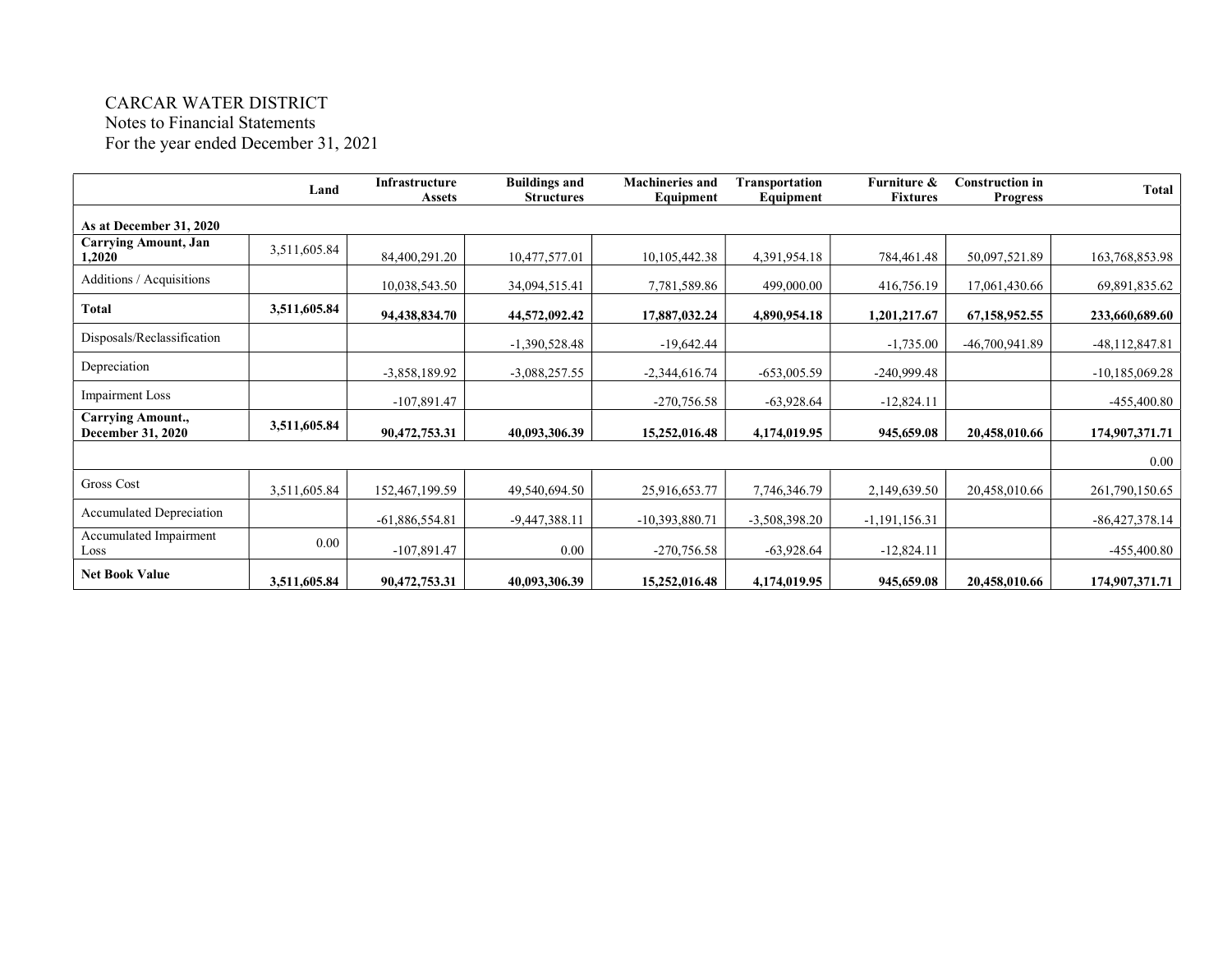## 9. INTANGIBLE ASSETS

| <b>Particulars</b>          | December 31, 2021 | <b>December 31,2020</b> |
|-----------------------------|-------------------|-------------------------|
| <b>Acquisition Cost</b>     | P825,524.00       | P825,524.00             |
| Accumulated<br>Amortization | $-800,524.00$     | -753,973.92             |
| Net Book Value              | P25,000.00        | P71,550.08              |

## 10. OTHER NONCURRENT ASSETS

|                        |         | <b>December 31,2021</b> | <b>December 31,2020</b>  |                            |  |
|------------------------|---------|-------------------------|--------------------------|----------------------------|--|
| <b>Particulars</b>     | Current | Non-Current             | Current                  | Non-Current                |  |
| <b>Restricted Fund</b> |         | P3,396,078.31           | -                        | P3,394,323.14              |  |
| Other Assets           |         | 3,105,668.50            | $\overline{\phantom{0}}$ | 1,164,748,46               |  |
| Total                  |         | P6,501,746.81           |                          | P <sub>4</sub> ,559,071.60 |  |

## 11. FINANCIAL LIABILITIES

## 11.1 Payables

|                         | <b>December 31, 2021</b> |                 | <b>December 31, 2020</b> |             |  |
|-------------------------|--------------------------|-----------------|--------------------------|-------------|--|
| <b>Particulars</b>      | Current                  | Non-<br>Current | Current                  | Non-Current |  |
| <b>Accounts Payable</b> | 10,977,786.70            |                 | P5,283,011.33            |             |  |
| Due to Officers and     |                          |                 |                          |             |  |
| Employees               | 1,181,095.45             |                 | 343,653.00               |             |  |
| Total                   | P12,158,882.15           |                 | P5,626,664.33            |             |  |

## 11.2 Loans Payable

| <b>Particulars</b> | <b>December 31, 2021</b> |                                    | <b>December 31, 2020</b> |                |
|--------------------|--------------------------|------------------------------------|--------------------------|----------------|
|                    | Current                  | Non-Current                        | Current                  | Non-Current    |
| Loans Payable-DBP  | P7,410,163.54            | $P40,376,480.31$   $P7,080,284.52$ |                          | P47,786,643.85 |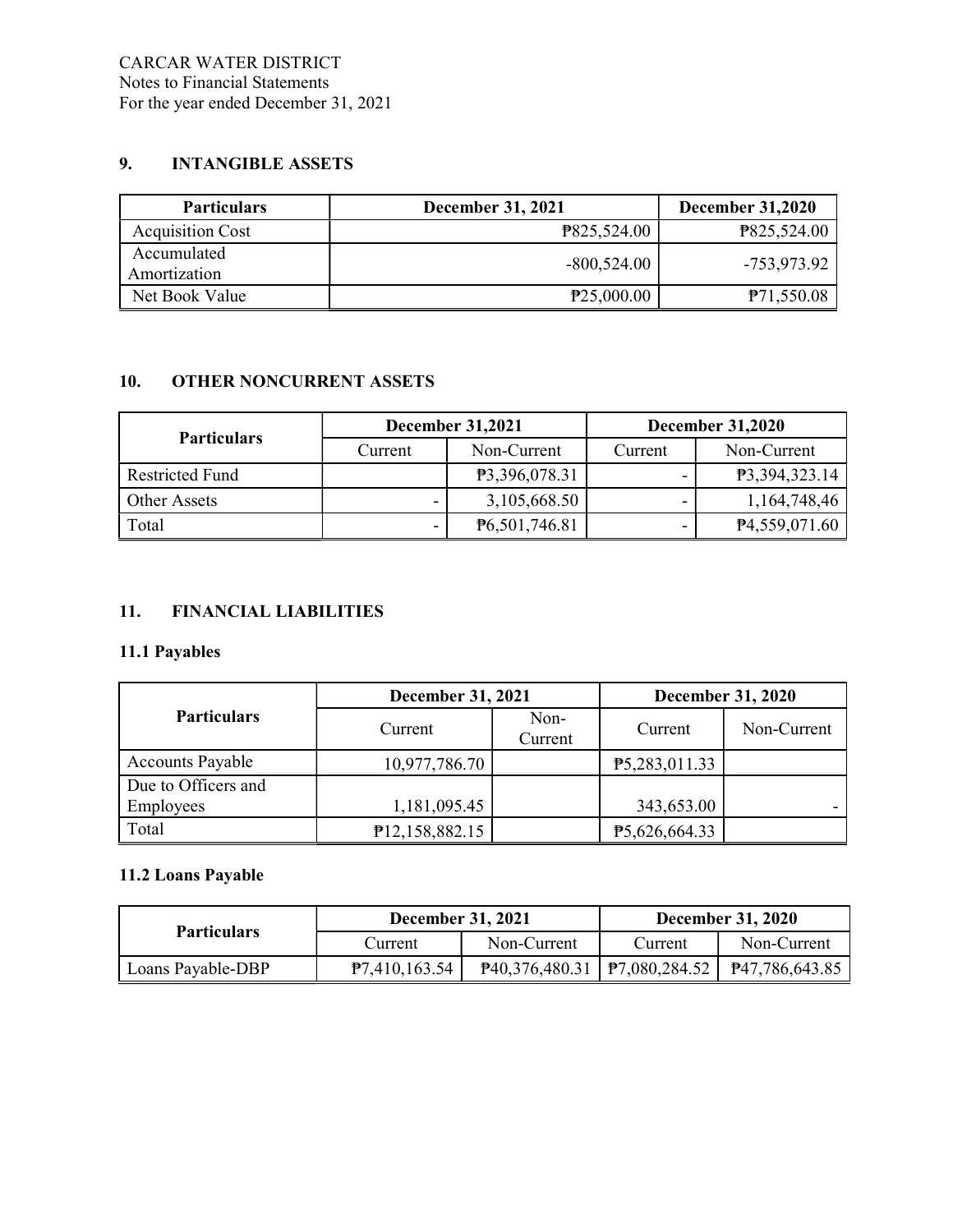## 12. INTER-AGENCY PAYABLES

| <b>Particulars</b> | <b>December 31, 2021</b> |             | <b>December 31, 2020</b> |             |
|--------------------|--------------------------|-------------|--------------------------|-------------|
|                    | Current                  | Non-Current | Current                  | Non-Current |
| Due to BIR         | P887,836.37              |             | P789,185.38              |             |
| Due to GSIS        | 880,127.99               |             | 702,329.24               |             |
| Due to PAG-IBIG    | 94,935.45                |             | 103,061.58               |             |
| Due to PhilHealth  | 74,286.45                |             | 52,468.61                |             |
| Payable to MCWD    |                          | 75,497.15   |                          | 75,497.15   |
| Total              | P1,937,186.26            | P75,497.15  | P857,859.43              | P75,497.15  |

## 13. TRUST LIABILITIES

|                                    | <b>December 31, 2021</b> |                 | <b>December 31, 2020</b> |                 |
|------------------------------------|--------------------------|-----------------|--------------------------|-----------------|
| <b>Particulars</b>                 | Current                  | Non-<br>Current | Current                  | Non-<br>Current |
| Guaranty/Security Deposits Payable | 3,401,531.58             |                 | P2,827,108.68            |                 |
| Customers' Deposits Payable        | 539,160.85               |                 | 753,136.85               |                 |
| Total                              | P3,940,692.43            |                 | P3,580,245.53            |                 |

## 14. OTHER PAYABLES

| <b>Particulars</b> | <b>December 31, 2021</b> | <b>December 31, 2020</b> |
|--------------------|--------------------------|--------------------------|
| Other Payables     | P2,050,641.01            | P515,196.09              |

## 15. PROVISIONS

| <b>Particulars</b>     | <b>December 31, 2021</b> | <b>December 31, 2020</b> |
|------------------------|--------------------------|--------------------------|
| Leave Benefits Payable | P8,441,232.77            | P6,964,439.19            |

## 16. DEFERRED CREDITS/UNEARNED INCOME

| <b>Particulars</b>            |             | <b>December 31, 2021</b> |                | <b>December 31, 2020</b> |
|-------------------------------|-------------|--------------------------|----------------|--------------------------|
|                               | Current     | Non-Current              | <b>Current</b> | Non-Current              |
| Other Unearned Revenue/income | P538,480.05 |                          | P3,476,896.86  | ₿                        |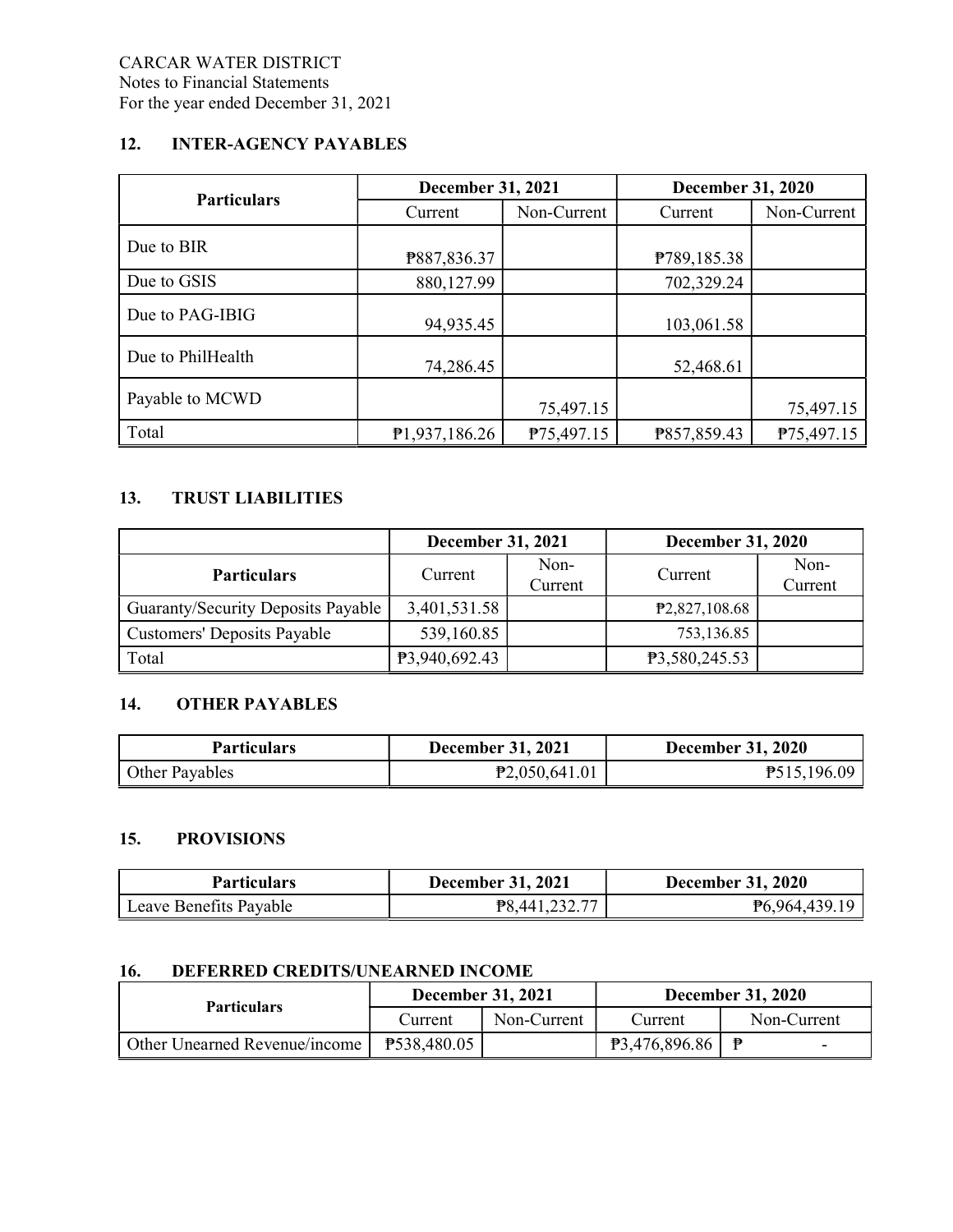## 17. SERVICE AND BUSINESS INCOME

| <b>Particulars</b>                     | <b>December 31, 2021</b> | <b>December 31, 2020</b> |
|----------------------------------------|--------------------------|--------------------------|
| Waterworks System Fees (Net of Rebates |                          |                          |
| and Discounts)                         | P100,573,731.79          | P98,251,179.20           |
| Interest Income                        | 24,506.56                | 52,947.80                |
| Fines and Penalties-Business Income    | 3,305,096.41             | 2,785,808.99             |
| Other Business Income                  | 4,296,057.89             | 2,832,896.13             |
| <b>Grants and Donations</b>            | 5,524,436.22             | 5,062,914.02             |
| Total                                  | P113,723,828.87          | P108,985,746.14          |

## 18. PERSONNEL SERVICES

## 18.1 Salaries and Wages

| <b>Particulars</b>         | <b>December 31, 2021</b> | <b>December 31, 2020</b> |
|----------------------------|--------------------------|--------------------------|
| Salaries and Wages-Regular | P28,648,783.25           | P23,921,840.05           |

## 18.2 Other Compensation

| <b>Particulars</b>                            | <b>December 31, 2021</b>     | <b>December 31, 2020</b> |
|-----------------------------------------------|------------------------------|--------------------------|
| Personnel Economic Relief Allowance<br>(PERA) | P <sub>2</sub> , 524, 727.26 | P2,125,000.00            |
| Representation Allowance (RA)                 | 535,750.00                   | 507,000                  |
| Transportation Allowance (TA)                 | 535,750.00                   | 507,000                  |
| Clothing/Uniform Allowance                    | 534,000.00                   | 528,000                  |
| Midyear Bonus                                 | 2,063,316.00                 | 1,878,329                |
| Year End Bonus                                | 2,261,224.00                 | 1,932,956                |
| Cash Gift                                     | 524,500.00                   | 445,000.00               |
| Other Bonuses and Allowances                  | 4,375,660.03                 | 4,523,854.81             |
| Total                                         | P13,354,927.29               | P12,447,139.81           |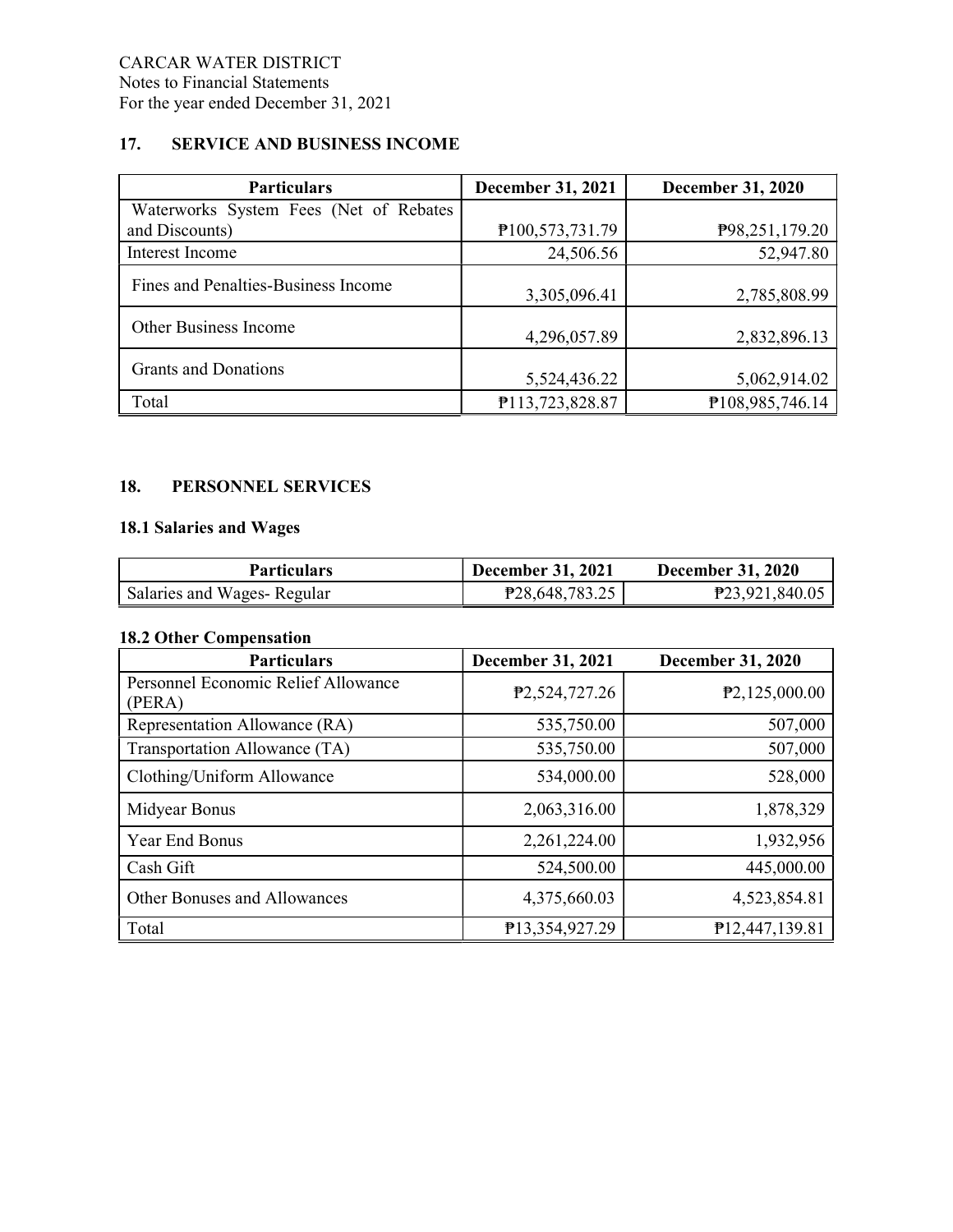## 18.5 Personnel Benefit Contributions

| <b>Particulars</b>                                 | <b>December 31, 2021</b> | <b>December 31, 2020</b> |
|----------------------------------------------------|--------------------------|--------------------------|
| Retirement and Life Insurance Premiums             | P3,101,563.44            | P3,018,284.00            |
| Pag-IBIG Contributions                             | 126,100.00               | 106,600.00               |
| PhilHealth Contributions                           | 398,985.87               | 309,643.28               |
| Employees<br>Compensation<br>Insurance<br>Premiums | 116,700.00               | 106,600.00               |
| Provident/Welfare Fund Contributions               | 1,563,084.72             | 1,535,419.13             |
| Total                                              | P5,306,434.03            | P5,076,546.41            |

## 18.6 Other Personnel Benefits

| <b>Particulars</b>       | <b>December 31, 2021</b> | <b>December 31, 2020</b> |
|--------------------------|--------------------------|--------------------------|
| Terminal Leave Benefits  | 2,339,608.81             | 2,136,535.18             |
| Other Personnel Benefits | 1,446,728.00             | 1,414,406.00             |
| Total                    | <b>P3.786.336.81</b>     | P3,550,941.18            |

## 19. MAINTENANCE AND OTHER OPERATING EXPENSES

## 19.1 Traveling Expenses

| <b>Particulars</b>         | <b>December 31, 2021</b> | <b>December 31, 2020</b> |
|----------------------------|--------------------------|--------------------------|
| Traveling Expenses - Local | P75,185.00               | P220,391.81              |

## 19.2 Training and Scholarship Expenses

| <b>Particulars</b> | <b>December 31, 2021</b> | <b>December 31, 2020</b> |
|--------------------|--------------------------|--------------------------|
| Training Expenses  | P119,876.64              | P214.932.18              |

### 19.3 Supplies and Materials Expenses

| <b>Particulars</b>                | <b>December 31, 2021</b> | <b>December 31, 2020</b> |
|-----------------------------------|--------------------------|--------------------------|
| <b>Office Supplies Expenses</b>   | P767,975.77              | <b>P373,866.36</b>       |
| Fuel, Oil and Lubricants Expenses | 1,593,335.58             | 1,449,952.16             |
| Total                             | P2,361,311.35            | P1,823,818.52            |

## 19.4 Utility Expenses

| <b>Particulars</b>          | <b>December 31,2021</b> | <b>December 31, 2020</b> |
|-----------------------------|-------------------------|--------------------------|
| <b>Electricity Expenses</b> | P902,086.41             | P804,088.18              |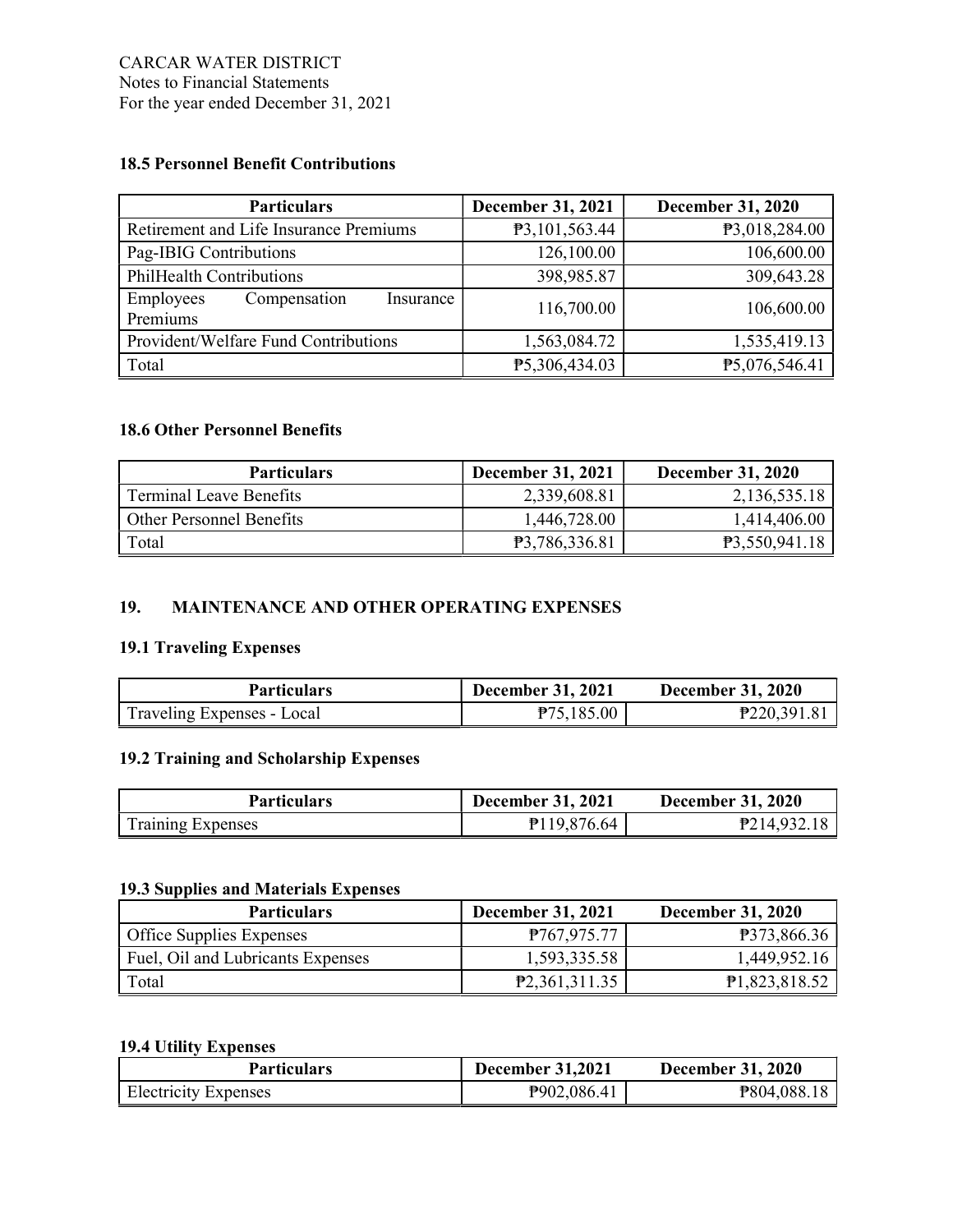### CARCAR WATER DISTRICT Notes to Financial Statements For the year ended December 31, 2021

## 19.5 Communication Expenses

| <b>Particulars</b>                    | <b>December 31, 2021</b> | <b>December 31, 2020</b> |
|---------------------------------------|--------------------------|--------------------------|
| Postage and Courier Services          | P15,133.00               | P17,272.00               |
| Telephone Expenses                    | 353,803.35               | 325,340.09               |
| <b>Internet Subscription Expenses</b> | 8,698.49                 | 7,375.08                 |
| Total                                 | P377,634.84              | P349,987.17              |

## 19.6 Awards/Rewards, Prizes and Indemnities

| <b>Particulars</b>      | <b>December 31, 2021</b> | <b>December 31, 2020</b> |
|-------------------------|--------------------------|--------------------------|
| Awards/Rewards Expenses | P310,195.00              | P488,096.54              |
| Indemnities             | 4,511.00                 | 2,112.40                 |
| Total                   | P314,706.00              | P490,208.94              |

## 19.7 Generation, Transmission and Distribution Expenses

| <b>Particulars</b>                                 | <b>December 31, 2021</b> | <b>December 31, 2020</b> |
|----------------------------------------------------|--------------------------|--------------------------|
| Generation, Transmission and Distribution Expenses | P19,353,953.05           | P19,954,863.65           |

#### 19.8 Professional Services

| <b>Particulars</b>          | <b>December 31, 2021</b> | <b>December 31, 2020</b> |
|-----------------------------|--------------------------|--------------------------|
| Legal Services              | P10,000.00               | P7,000.00                |
| <b>Auditing Services</b>    | 200,000.00               | 120,000.00               |
| Other Professional Services | 56,000.00                | 56,000.00                |
| Total                       | P266,000.00              | P183,000.00              |

### 19.9 General Services

| Particulars              | <b>December 31, 2021</b> | <b>December 31, 2020</b> |
|--------------------------|--------------------------|--------------------------|
| <b>Security Services</b> | P1,182,393.76            | P1,188,659.32            |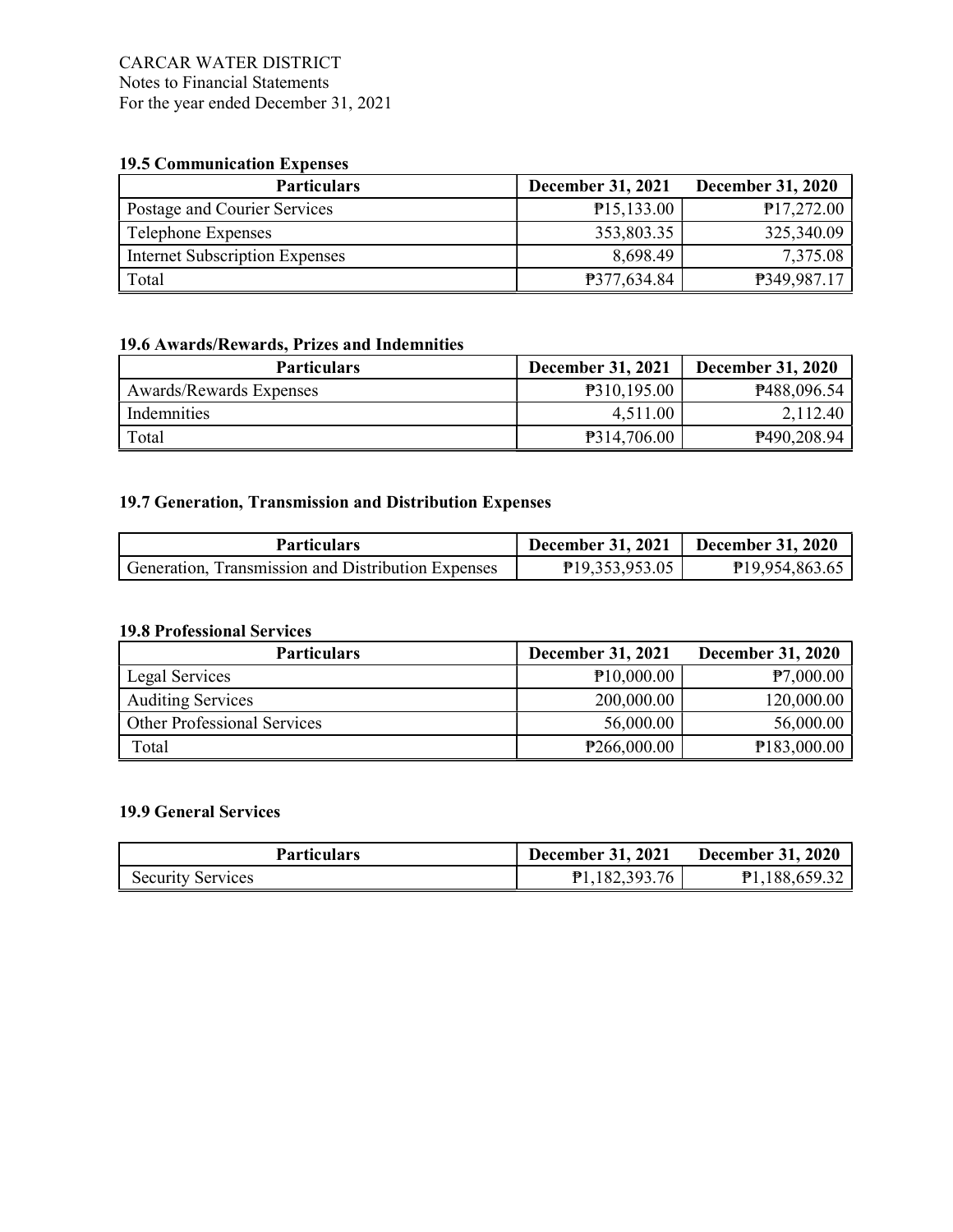## 19.10 Repairs and Maintenance

| <b>Particulars</b>                                               | <b>December 31, 2021</b> | <b>December 31, 2020</b> |
|------------------------------------------------------------------|--------------------------|--------------------------|
| Repairs and Maintenance-Infrastructure Assets                    | P8,763,693.16            | P7,338,751.35            |
| Repairs and Maintenance-Buildings and Other<br><b>Structures</b> | 178,535.36               | 18,807.80                |
| Repairs and Maintenance-Machinery and Equipment                  | 715,633.55               | 453,865.19               |
| Repairs and Maintenance-Transportation Equipment                 | 464,684.94               | 646,629.61               |
| Repairs and Maintenance-Furniture and Fixtures                   | 129,794.61               | 71,735.90                |
| Total                                                            | P10,252,341.62           | P8,529,789.85            |

## 19.11 Taxes, Insurance Premiums and Other Fees

| <b>Particulars</b>         | <b>December 31, 2021</b>   | <b>December 31, 2020</b>     |
|----------------------------|----------------------------|------------------------------|
| Taxes, Duties and Licenses | P <sub>2</sub> ,570,298.09 | P <sub>2</sub> , 197, 465.85 |
| Insurance Expenses         | 459,606.42                 | 171,118.42                   |
| Total                      | P3,029,904.51              | P <sub>2</sub> ,368,584.27   |

## 19.12 Other Maintenance and Operating Expenses

| <b>Particulars</b>                              | December 31, 2021 | <b>December 31, 2020</b> |
|-------------------------------------------------|-------------------|--------------------------|
| Advertising, Promotional and Marketing Expenses | P377,511.50       | P347,535.78              |
| <b>Representation Expenses</b>                  | 608,144.55        | 558,114.41               |
| Directors and Committee Members' Fees           | 707,616.00        | 663,390.00               |
| Other Maintenance and Operating Expenses        | 1,089,401.62      | 580,980.45               |
| <b>Rent Expenses</b>                            | 318,166.46        | 171,434.80               |
| Extraordinary and Miscellaneous Expenses        | 107,843.87        | 116,642.27               |
| Total                                           | P3,208,684.00     | P2,438,097.71            |

#### 20. FINANCIAL EXPENSES

| <b>Particulars</b>      | <b>December 31, 2021</b>   | <b>December 31, 2020</b> |
|-------------------------|----------------------------|--------------------------|
| Interest Expenses       | P2,356,213.20              | P2,648,607.16            |
| <b>Bank Charges</b>     | 23,615.15                  | 27,798.59                |
| Other Financial Charges | 250.00                     | 100.00                   |
| Total                   | P <sub>2</sub> ,380,078.35 | P2,676,505.75            |